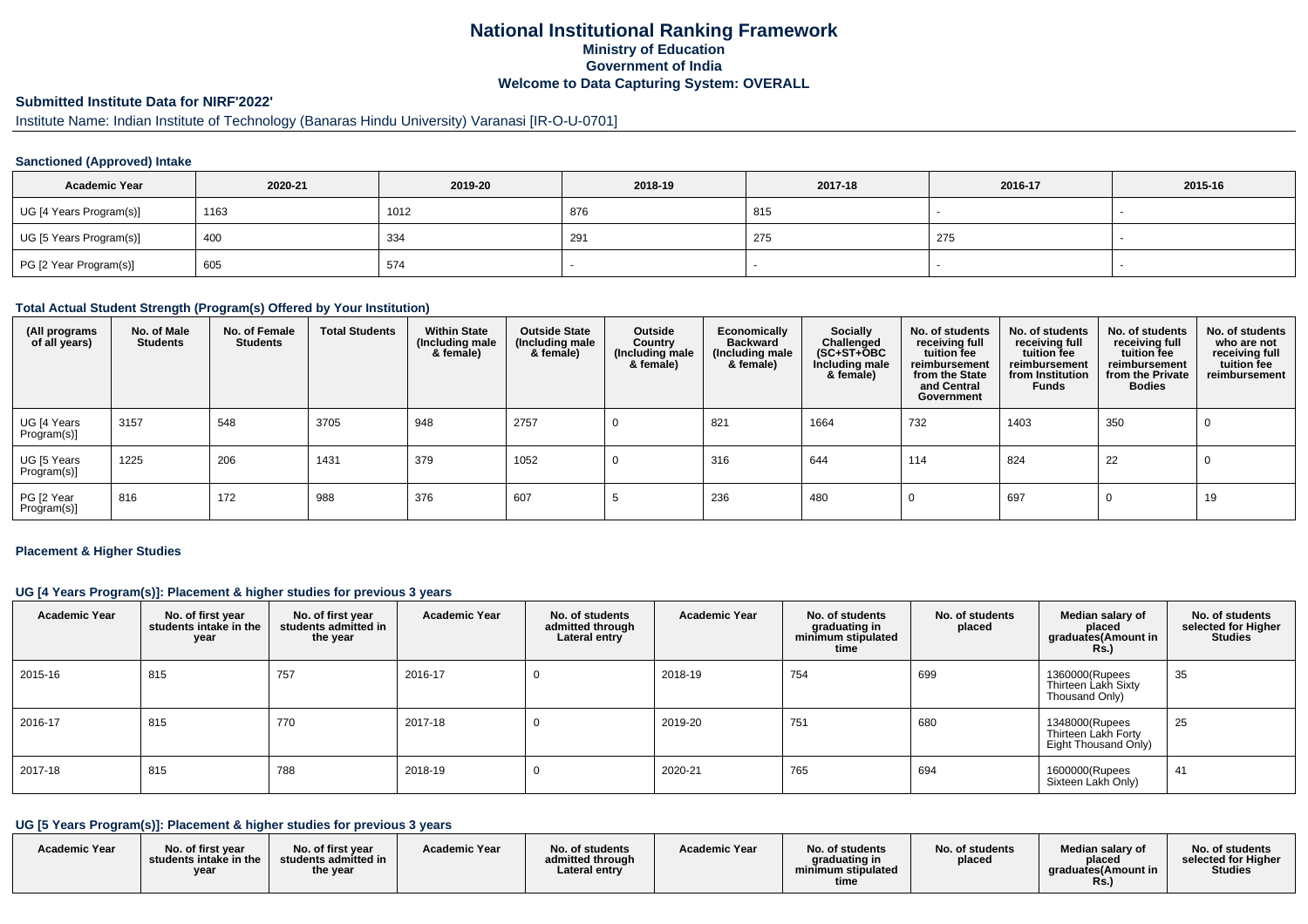| 2014-15 | 275 | 197 | 2015-16 | 2018-19 | 197 | 180 | 1525000(Rupees<br>Fifteen Lakh Twenty<br>Five Thousand Only) | 12<br>15 |
|---------|-----|-----|---------|---------|-----|-----|--------------------------------------------------------------|----------|
| 2015-16 | 275 | 251 | 2016-17 | 2019-20 | 246 | 221 | 1350000(Rupees<br>Thirteen Lakh Fifty<br>Thousand Only)      | 10       |
| 2016-17 | 275 | 266 | 2017-18 | 2020-21 | 251 | 217 | 1600000(Rupees<br>Sixteen Lakh Only)                         | 15       |

### **PG [2 Years Program(s)]: Placement & higher studies for previous 3 years**

| <b>Academic Year</b> | No. of first year<br>students intake in the<br>year | No. of first year<br>students admitted in<br>the year | <b>Academic Year</b> | No. of students graduating in minimum<br>stipulated time | No. of students<br>placed | Median salary of<br>placed<br>graduates(Amount in<br><b>Rs.)</b> | No. of students<br>selected for Higher<br><b>Studies</b> |
|----------------------|-----------------------------------------------------|-------------------------------------------------------|----------------------|----------------------------------------------------------|---------------------------|------------------------------------------------------------------|----------------------------------------------------------|
| 2017-18              | 425                                                 | 359                                                   | 2018-19              | 252                                                      | 195                       | 809000(Rupees Eight<br>Lakh Nine Thousand<br>Only)               | 57                                                       |
| 2018-19              | 443                                                 | 364                                                   | 2019-20              | 293                                                      | 190                       | 1508000(Rupees<br>Fifteen Lakh Eight<br>Thousand Only            | 52                                                       |
| 2019-20              | 574                                                 | 496                                                   | 2020-21              | 405                                                      | 282                       | 1600000(Rupees<br>Sixteen Lakh only)                             | 95                                                       |

### **Ph.D Student Details**

| Ph.D (Student pursuing doctoral program till 2020-21 Students admitted in the academic year 2020-21 should not be entered here.) |                                                                                                                                  |                       |          |  |  |
|----------------------------------------------------------------------------------------------------------------------------------|----------------------------------------------------------------------------------------------------------------------------------|-----------------------|----------|--|--|
|                                                                                                                                  |                                                                                                                                  | <b>Total Students</b> |          |  |  |
| Full Time                                                                                                                        |                                                                                                                                  | 1152                  |          |  |  |
| Part Time                                                                                                                        |                                                                                                                                  | 6                     |          |  |  |
|                                                                                                                                  | No. of Ph.D students graduated (including Integrated Ph.D)                                                                       |                       |          |  |  |
|                                                                                                                                  | 2020-21                                                                                                                          | 2019-20               | 2018-19  |  |  |
| Full Time                                                                                                                        | 112                                                                                                                              | 115                   | 51       |  |  |
| Part Time                                                                                                                        |                                                                                                                                  |                       |          |  |  |
|                                                                                                                                  | PG (Student pursuing MD/MS/DNB program till 2020-21 Students admitted in the academic year 2021 - 22 should not be entered here) |                       |          |  |  |
|                                                                                                                                  | Number of students pursuing PG (MD/MS/DNB) program                                                                               |                       | $\Omega$ |  |  |
|                                                                                                                                  | No. of students Graduating in PG (MD/MS/DNB) program                                                                             |                       |          |  |  |
| 2020-21                                                                                                                          | 2019-20                                                                                                                          | 2018-19               |          |  |  |
| 0                                                                                                                                |                                                                                                                                  | 0                     |          |  |  |

### **Online Education**

| 1. Does all programs/courses were completed on time.                | Yes                                                                                              |
|---------------------------------------------------------------------|--------------------------------------------------------------------------------------------------|
| 2. Measures taken to complete the syllabus of courses and programs. | Online teaching using Google Meet & MS Team platforms. All theory courses were completed online. |
| 3. The period of delay in completion of syllabus (in months).       |                                                                                                  |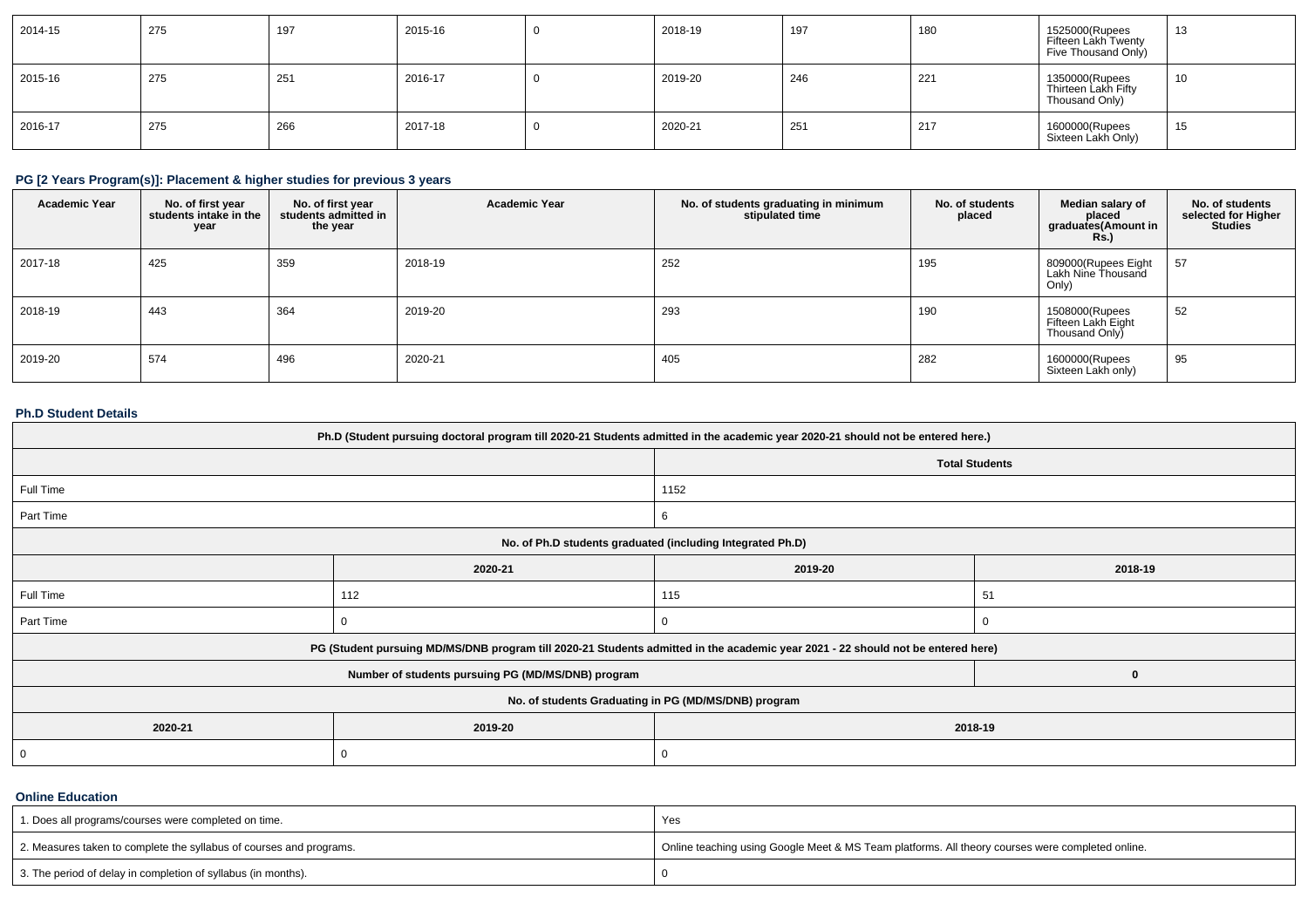| 4. The period of delay in conducting exams (in months).                                                     |  |                                                                                |                                                |  |  |
|-------------------------------------------------------------------------------------------------------------|--|--------------------------------------------------------------------------------|------------------------------------------------|--|--|
| <b>Portal Name</b><br>No, of students offered online courses which have credit<br>transferred to transcript |  | Total no, of online courses which have credit transferred<br>to the transcript | Total no. of credits transferred to transcript |  |  |
| Swayam                                                                                                      |  |                                                                                |                                                |  |  |
| 5. No. of courses developed and available online on Swayam platform by your institution faculty             |  |                                                                                |                                                |  |  |

# **Financial Resources: Utilised Amount for the Capital expenditure for previous 3 years**

| <b>Academic Year</b>                                       | 2020-21                                                  | 2019-20                                                                                              | 2018-19                                                    |  |
|------------------------------------------------------------|----------------------------------------------------------|------------------------------------------------------------------------------------------------------|------------------------------------------------------------|--|
|                                                            | <b>Utilised Amount</b>                                   | <b>Utilised Amount</b>                                                                               | <b>Utilised Amount</b>                                     |  |
|                                                            |                                                          | Annual Capital Expenditure on Academic Activities and Resources (excluding expenditure on buildings) |                                                            |  |
| Library                                                    | 71962850 (Rupees Seven Crore Nineteen Lakh Sixty Two     | 76095518 (Rupees Seven Crore Sixty Lakh Ninety Five                                                  | 23560169 (Rupees Two Crore Thirty Five Lakh Sixty Thousand |  |
|                                                            | Thousand Eight Hundred Fifty Only)                       | Thousand Five Hundred Eighteen Only)                                                                 | One Hundred Sixty Nine Only)                               |  |
| New Equipment for Laboratories                             | 130379048 (Rupees Thirteen Crore Three Lakh Seventy Nine | 85004875 (Rupees Eight Crore Fifty Lakh Four Thousand Eight                                          | 101251703 (Rupees Ten Crore Twelve Lakh Fifty One          |  |
|                                                            | Thousand Forty Eight Only)                               | Hundred Seventy Five Only)                                                                           | Thousand Seven Hundred Three Only)                         |  |
| <b>Engineering Workshops</b>                               | 6874261 (Rupees Sixty Eight Lakh Seventy Four Thousand   | 54685784 (Rupees Five Crore Forty Six Lakh Eighty Five                                               | 18434065 (Rupees One Crore Eighty Four Lakh Thirty Four    |  |
|                                                            | Two Hundred Sixty One Only)                              | Thousand Seven Hundred Eighty Four Only)                                                             | Thousand Sixty Five Only)                                  |  |
| Other expenditure on creation of Capital Assets (excluding | 83421197 (Rupees Eight Crore Thirty Four Lakh Twenty One | 34203488 (Rupees Three Crore Forty Two Lakh Three                                                    | 96100373 (Rupees Nine Crore Sixty One Lakh Three Hundred   |  |
| expenditure on Land and Building)                          | Thousand One Hundred Ninety Seven Only)                  | Thousand Four Hundred Eighty Eight Only)                                                             | Seventy Three Only)                                        |  |

# **Financial Resources: Utilised Amount for the Operational expenditure for previous 3 years**

| Academic Year                                                                                                                                                                                   | 2020-21                                                                                                                    | 2019-20                                                                                                                 | 2018-19                                                                                                             |  |  |  |  |  |
|-------------------------------------------------------------------------------------------------------------------------------------------------------------------------------------------------|----------------------------------------------------------------------------------------------------------------------------|-------------------------------------------------------------------------------------------------------------------------|---------------------------------------------------------------------------------------------------------------------|--|--|--|--|--|
|                                                                                                                                                                                                 | <b>Utilised Amount</b>                                                                                                     | <b>Utilised Amount</b>                                                                                                  | <b>Utilised Amount</b>                                                                                              |  |  |  |  |  |
|                                                                                                                                                                                                 | <b>Annual Operational Expenditure</b>                                                                                      |                                                                                                                         |                                                                                                                     |  |  |  |  |  |
| Salaries (Teaching and Non Teaching staff)                                                                                                                                                      | 1628336785 (Rupees One Hundred Sixty Two Crore Eighty<br>Three Lakh Thirty Six Thousand Seven Hundred Eighty Five<br>Only) | 1937074601 (Rupees One Hundred Ninety Three Crore<br>Seventy Lakh Seventy Four Thousand Six Hundred One Only)           | 1486113999 (Rupees One Hundred Forty Eight Crore Sixty<br>One Lakh Thirteen Thousand Nine Hundred Ninety Nine Only) |  |  |  |  |  |
| Maintenance of Academic Infrastructure or consumables and<br>other running expenditures (excluding maintenance of hostels<br>and allied services, rent of the building, depreciation cost, etc) | 1053500729 (Rupees One Hundred Five Crore Thirty Five<br>Lakh Seven Hundred Twenty Nine Only)                              | 1187352195 (Rupees One Hundred Eighteen Crore Seventy<br>Three Lakh Fifty Two Thousand One Hundred Ninety Five<br>Only) | 1071231271 (Rupees One Hundred Seven Crore Twelve Lakh<br>Thirty One Thousand Two Hundred Seventy One Only)         |  |  |  |  |  |
| Seminars/Conferences/Workshops                                                                                                                                                                  | 6996396 (Rupees Sixty Nine Lakh Ninety Six Thousand Three<br>Hundred Ninety Six Only)                                      | 24748459 (Rupees Two Crore Forty Seven Lakh Forty Eight<br>Thousand Four Hundred Fifty Nine Only)                       | 24657065 (Rupees Two Crore Forty Six Lakh Fifty Seven<br>Thousand Sixty Five Only)                                  |  |  |  |  |  |

**IPR**

| Calendar year            | 2020 | 2019 | 2018 |
|--------------------------|------|------|------|
| No. of Patents Published |      | ັບ   | ے    |
| No. of Patents Granted   |      |      |      |

### **Sponsored Research Details**

| <b>Financial Year</b>           | 2020-21 | 2019-20 | 2018-19 |
|---------------------------------|---------|---------|---------|
| Total no. of Sponsored Projects | 219     | 209     | 139     |
| Total no. of Funding Agencies   |         | ັ       | ZC      |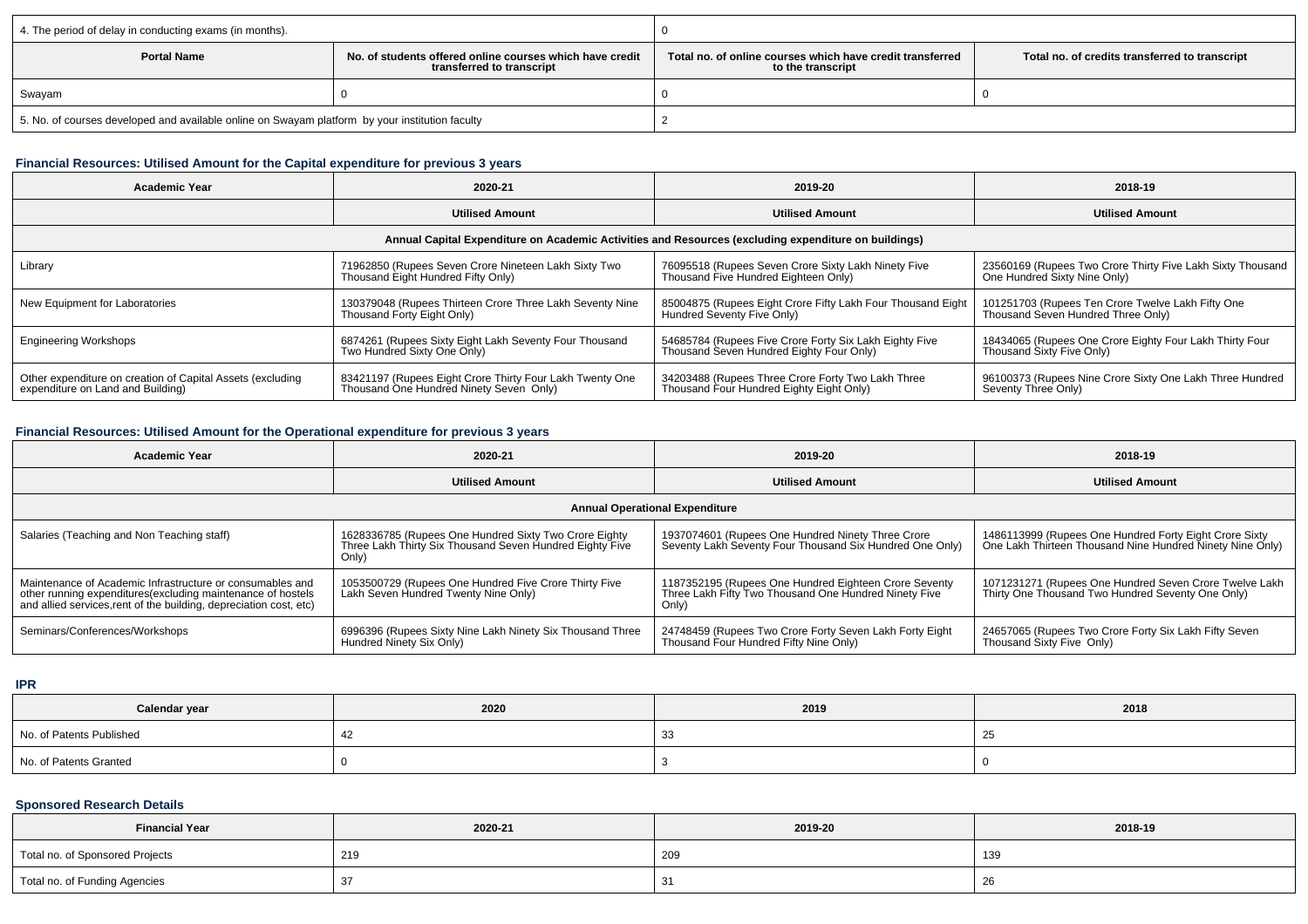| Total Amount Received (Amount in Rupees) | 289963998<br>Rupees Twenty Eight Crore Ninety Nine Lakh Sixty Three<br>Thousand Nine Hundred Ninety Eight Only | 355988485                                                                                       | 161046384                                                                          |
|------------------------------------------|----------------------------------------------------------------------------------------------------------------|-------------------------------------------------------------------------------------------------|------------------------------------------------------------------------------------|
| Amount Received in Words                 |                                                                                                                | Rupees Thirty Five Crore Fifty Nine Lakh Eighty Eight<br>Thousand Four Hundred Eighty Five Only | Rupees Sixteen Crore Ten Lakh Forty Six Thousand Three<br>Hundred Eighty Four Only |

### **Consultancy Project Details**

| <b>Financial Year</b>                    | 2020-21                                                                                   | 2019-20                                                                           | 2018-19                                                                                |
|------------------------------------------|-------------------------------------------------------------------------------------------|-----------------------------------------------------------------------------------|----------------------------------------------------------------------------------------|
| Total no. of Consultancy Projects        | 570                                                                                       | 1233                                                                              | 1073                                                                                   |
| Total no. of Client Organizations        | 343                                                                                       | 806                                                                               | 717                                                                                    |
| Total Amount Received (Amount in Rupees) | 128762896                                                                                 | 151707669                                                                         | 116899811                                                                              |
| Amount Received in Words                 | Rupees Twelve Crore Eighty Seven Lakh Sixty Two Thousand<br>Eight Hundred Ninety Six Only | Rupees Fifteen Crore Seventeen Lakh Seven Thousand Six<br>Hundred Sixty Nine Only | Rupees Eleven Crore Sixty Eight Lakh Ninety Nine Thousand<br>Eight Hundred Eleven Only |

# **Executive Development Program/Management Development Programs**

| <b>Financial Year</b>                                                             | 2020-21 | 2019-20 | 2018-19 |
|-----------------------------------------------------------------------------------|---------|---------|---------|
| Total no. of Executive Development Programs/ Management<br>Development Programs   |         |         |         |
| Total no. of Participants                                                         |         |         |         |
| Total Annual Earnings (Amount in Rupees)(Excluding Lodging<br>& Boarding Charges) | - 0     |         |         |
| Total Annual Earnings in Words                                                    | Zero    | Zero    | Zero    |

### **PCS Facilities: Facilities of physically challenged students**

| 1. Do your institution buildings have Lifts/Ramps?                                                                                                         | Yes, more than 80% of the buildings |
|------------------------------------------------------------------------------------------------------------------------------------------------------------|-------------------------------------|
| 2. Do your institution have provision for walking aids, including wheelchairs and transportation from one building to another for<br>handicapped students? | Yes                                 |
| 3. Do your institution buildings have specially designed toilets for handicapped students?                                                                 | Yes, more than 80% of the buildings |

#### **Accreditation**

#### **NBA Accreditation**

|--|

### **NAAC Accreditation**

| 1. Does your institute have a valid NAAC Accreditation? | NC |
|---------------------------------------------------------|----|
|                                                         |    |

### **Faculty Details**

| Srno | <b>Name</b>       | Age | Designation                | Gender | Qualification | <b>Experience (In</b><br><b>Months)</b> | <b>Currently working</b><br>with institution? | <b>Joining Date</b> | <b>Leaving Date</b> | <b>Association type</b> |
|------|-------------------|-----|----------------------------|--------|---------------|-----------------------------------------|-----------------------------------------------|---------------------|---------------------|-------------------------|
|      | Amrita Chaturvedi | 38  | <b>Assistant Professor</b> | Female | Ph.D          | 82                                      | Yes                                           | 30-05-2017          | --                  | Regular                 |
|      | Harsimran Kaur    | 32  | Other                      | Female | Ph.D          |                                         | Yes                                           | 01-07-2020          | --                  | Regular                 |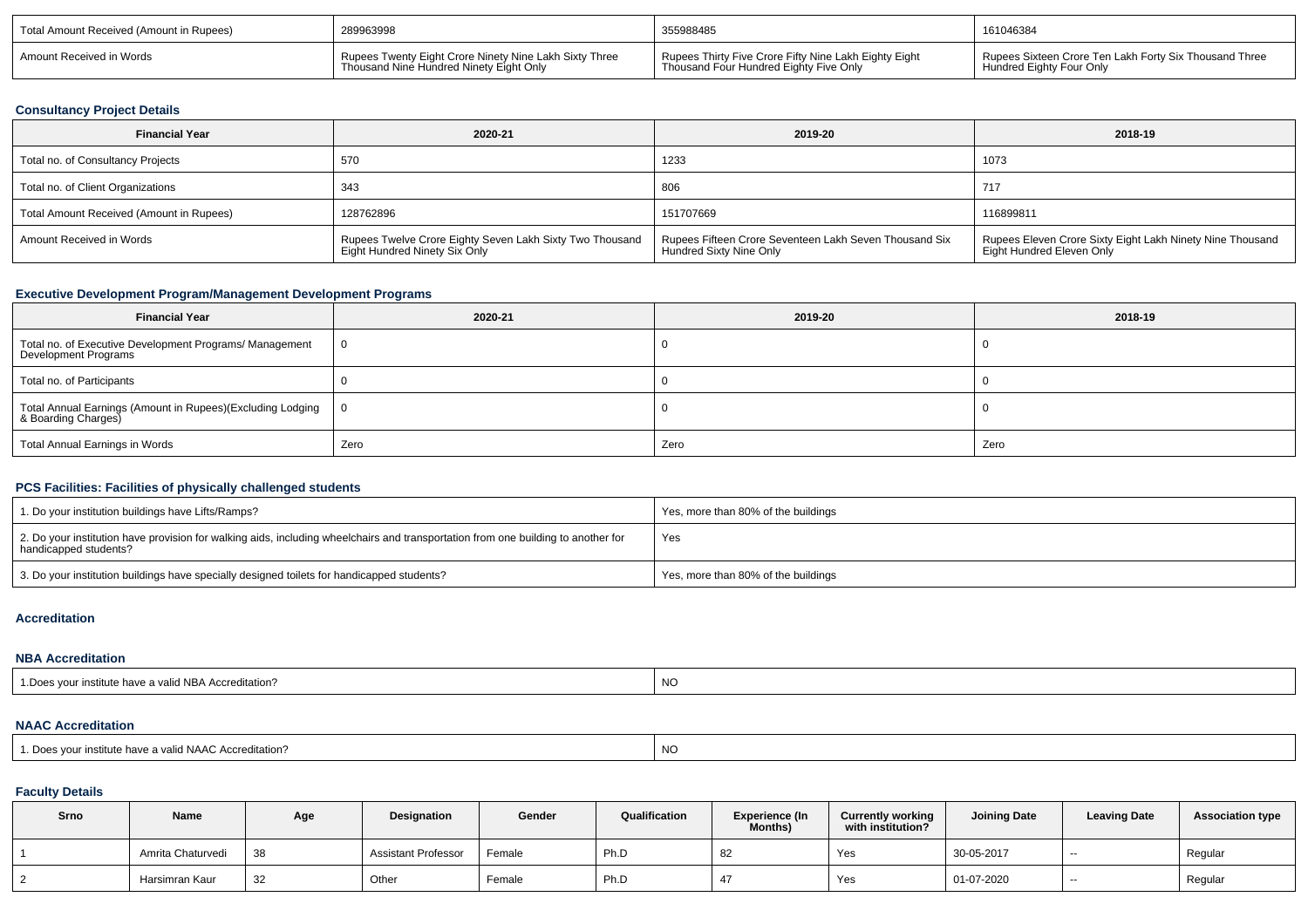| 3               | Indrajit Chakraborty                    | 61     | Professor                  | Male   | Ph.D    | 359            | No  | 12-09-2007 | 14-06-2021               | Regular             |
|-----------------|-----------------------------------------|--------|----------------------------|--------|---------|----------------|-----|------------|--------------------------|---------------------|
| $\overline{4}$  | S Hemlatha                              | 52     | Professor                  | Female | Ph.D    | 314            | Yes | 07-08-2003 | --                       | Regular             |
| $5\phantom{.0}$ | Shyam Kamal                             | 36     | <b>Assistant Professor</b> | Male   | Ph.D    | 58             | Yes | 01-08-2016 | -−                       | Regular             |
| 6               | A Durga Prasad                          | 45     | <b>Assistant Professor</b> | Male   | M.Tech  | 207            | Yes | 24-05-2007 | $\overline{a}$           | Regular             |
| $\overline{7}$  | A R Jac Fredo                           | 34     | <b>Assistant Professor</b> | Male   | Ph.D    | 14             | Yes | 16-11-2020 | --                       | Regular             |
| 8               | Aaditya Pratap<br>Sanyal                | 35     | <b>Assistant Professor</b> | Male   | Ph.D    | 24             | Yes | 17-02-2020 | $\sim$                   | Regular             |
| 9               | Abhash Kumar Jha                        | 35     | <b>Assistant Professor</b> | Male   | Ph.D    | 50             | Yes | 09-06-2020 | $\overline{\phantom{a}}$ | Regular             |
| 10              | Abhishek Mudgal                         | 38     | <b>Assistant Professor</b> | Male   | Ph.D    | 48             | Yes | 14-02-2018 | $\overline{\phantom{a}}$ | Regular             |
| 11              | <b>Abhishek Suresh</b><br><b>Dhoble</b> | 34     | <b>Assistant Professor</b> | Male   | Ph.D    | 30             | Yes | 22-01-2021 | $\overline{\phantom{a}}$ | Regular             |
| 12              | Abir Ghosh                              | 32     | <b>Assistant Professor</b> | Male   | Ph.D    | $\overline{7}$ | Yes | 28-12-2020 | -−                       | Regular             |
| 13              | Agrawal Anil Kumar                      | 63     | Professor                  | Male   | Ph.D    | 470            | Yes | 21-04-1982 | -−                       | Regular             |
| 14              | Ahmad Imteyaz<br>Mohammad               | 43     | <b>Assistant Professor</b> | Male   | Ph.D    | 66             | Yes | 01-02-2016 | --                       | Regular             |
| 15              | Ahuja Pradeep                           | 51     | Professor                  | Male   | Ph.D    | 283            | Yes | 13-02-1997 | $\overline{\phantom{a}}$ | Regular             |
| 16              | Ajay Pratap                             | 33     | <b>Assistant Professor</b> | Male   | Ph.D    | 35             | Yes | 30-06-2020 | --                       | Regular             |
| 17              | Ajinkya Nandkumar<br>Tanksale           | 33     | <b>Assistant Professor</b> | Male   | Ph.D    | 64             | Yes | 23-07-2018 | $\overline{\phantom{a}}$ | Regular             |
| 18              | Ajit Kumar Mishra                       | 49     | Associate Professor        | Male   | Ph.D    | 211            | Yes | 14-03-2018 | Ξ.                       | Regular             |
| 19              | Akhilendra Pratap<br>Singh              | 34     | <b>Assistant Professor</b> | Male   | Ph.D    | $\overline{7}$ | Yes | 28-12-2020 | ⊶.                       | Regular             |
| 20              | Amit Kumar                              | 31     | Other                      | Male   | Ph.D    | 37             | Yes | 01-04-2021 | $\overline{\phantom{a}}$ | Adhoc / Contractual |
| 21              | Amit Kumar Verma                        | 39     | Associate Professor        | Male   | Ph.D    | 70             | Yes | 01-05-2018 | --                       | Regular             |
| 22              | Amit Subhash<br>Shedbale                | 32     | <b>Assistant Professor</b> | Male   | Ph.D    | 48             | Yes | 02-03-2020 | $\overline{\phantom{a}}$ | Regular             |
| 23              | Amitesh Kumar                           | 43     | <b>Assistant Professor</b> | Male   | Ph.D    | 141            | Yes | 15-12-2016 | $\overline{\phantom{a}}$ | Regular             |
| 24              | Amrita Dwivedi                          | 40     | <b>Assistant Professor</b> | Female | Ph.D    | 41             | Yes | 08-02-2018 | $\overline{a}$           | Regular             |
| 25              | Anil Kumar Thakur                       | 50     | Associate Professor        | Male   | Ph.D    | 182            | Yes | 15-02-2018 | --                       | Regular             |
| 26              | Anubhav Sinha                           | 36     | <b>Assistant Professor</b> | Male   | Ph.D    | 72             | Yes | 24-12-2019 | $\overline{\phantom{a}}$ | Regular             |
| 27              | Ar Akhil Nawani                         | 28     | Other                      | Male   | M.Arch. | 33             | Yes | 01-07-2020 | $\sim$                   | Regular             |
| 28              | Ar Renuka Singh                         | 28     | Other                      | Female | M.Arch. | 59             | Yes | 26-08-2019 | $\overline{\phantom{a}}$ | Regular             |
| 29              | Arindam Indra                           | 37     | <b>Assistant Professor</b> | Male   | Ph.D    | 42             | Yes | 01-02-2018 | Щ,                       | Regular             |
| 30              | Arun Khattri                            | 40     | Other                      | Male   | Ph.D    | 32             | Yes | 30-11-2018 | $\overline{\phantom{a}}$ | Adhoc / Contractual |
| 31              | Arvind Kumar<br>Tripathi                | 52     | Other                      | Male   | Ph.D    | 234            | Yes | 27-01-2018 | --                       | Regular             |
| 32              | Asha Gupta                              | $38\,$ | <b>Assistant Professor</b> | Female | Ph.D    | 45             | Yes | 07-12-2017 | Щ,                       | Regular             |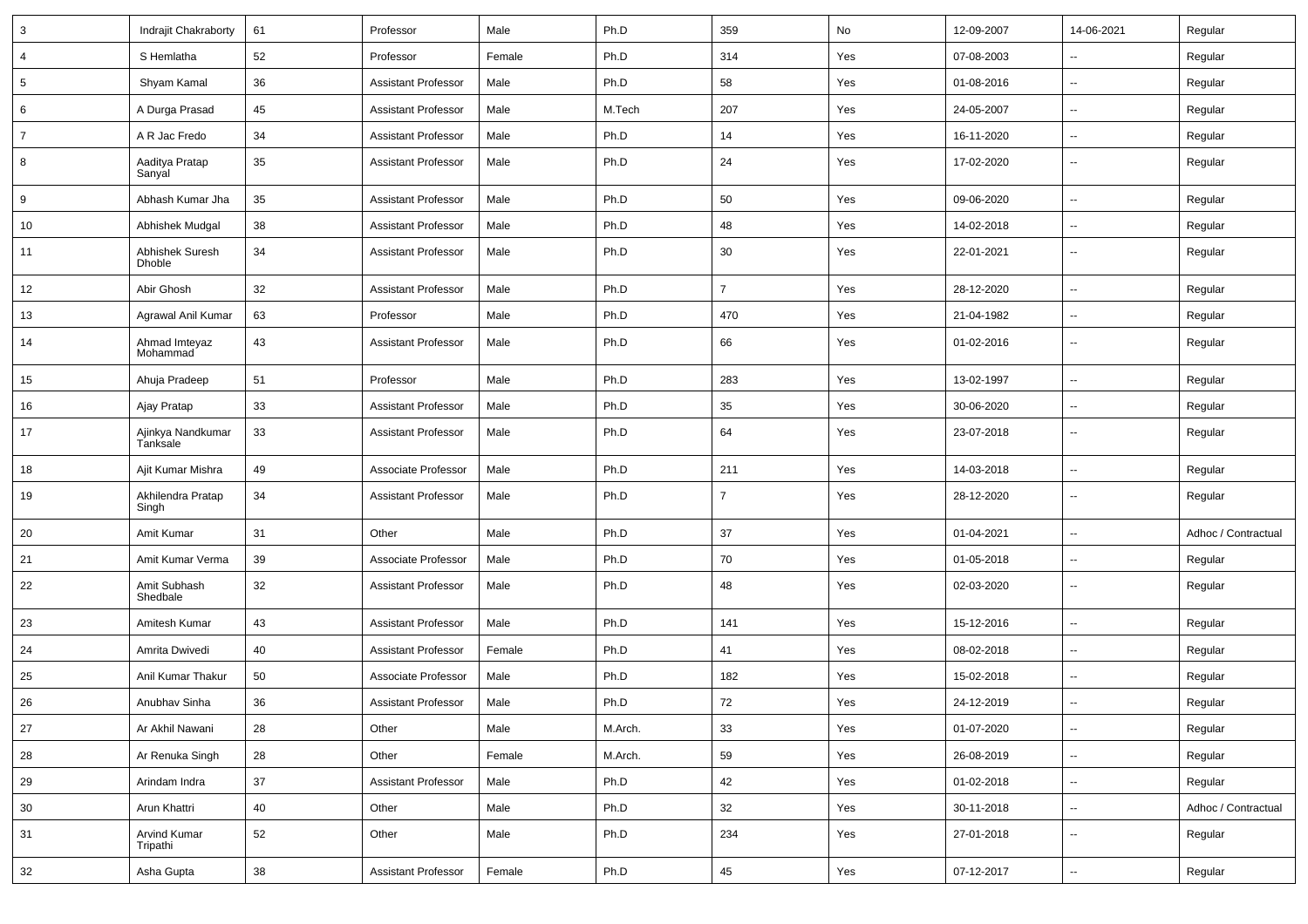| 33 | Ashish Kumar<br>Agarwal           | 40              | Assistant Professor        | Male   | Ph.D | 46             | Yes | 21-05-2018 | $\overline{\phantom{a}}$ | Regular |
|----|-----------------------------------|-----------------|----------------------------|--------|------|----------------|-----|------------|--------------------------|---------|
| 34 | Ashish Kumar<br>Mishra            | 37              | <b>Assistant Professor</b> | Male   | Ph.D | 119            | Yes | 01-10-2016 | $\overline{\phantom{a}}$ | Regular |
| 35 | Ashish Kumar Singh                | 36              | Other                      | Male   | Ph.D | 59             | Yes | 11-08-2016 | $\overline{\phantom{a}}$ | Regular |
| 36 | Ashish Kumar Singh                | 43              | <b>Assistant Professor</b> | Male   | Ph.D | 98             | No  | 04-10-2016 | 27-04-2021               | Regular |
| 37 | Ashok Kumar<br>Mondal             | 42              | Associate Professor        | Male   | Ph.D | 107            | Yes | 04-06-2018 | $\overline{a}$           | Regular |
| 38 | Avirup Maulik                     | 33              | <b>Assistant Professor</b> | Male   | Ph.D | 23             | Yes | 11-12-2020 | $\overline{\phantom{a}}$ | Regular |
| 39 | Awaneesh Kumar<br>Singh           | 40              | <b>Assistant Professor</b> | Male   | Ph.D | 38             | Yes | 10-05-2018 | $\overline{\phantom{a}}$ | Regular |
| 40 | Banerjee Anuradha                 | 40              | <b>Assistant Professor</b> | Female | Ph.D | 110            | Yes | 30-12-2013 | $\overline{a}$           | Regular |
| 41 | <b>Banerjee Goutam</b>            | 62              | Professor                  | Male   | Ph.D | 430            | Yes | 01-11-2004 | $\overline{\phantom{a}}$ | Regular |
| 42 | Banik Rathindra<br>Mohan          | 65              | Professor                  | Male   | Ph.D | 473            | Yes | 25-03-1985 | $\overline{\phantom{a}}$ | Regular |
| 43 | Basu Joysurya                     | 46              | Associate Professor        | Male   | Ph.D | 125            | Yes | 04-02-2016 | $\sim$                   | Regular |
| 44 | Behera Chhail<br>Kumar            | 46              | Associate Professor        | Male   | Ph.D | 216            | Yes | 17-09-2002 | $\sim$                   | Regular |
| 45 | Bhardwaj Prabhash                 | 45              | Professor                  | Male   | Ph.D | 279            | Yes | 21-08-2002 | $\overline{\phantom{a}}$ | Regular |
| 46 | Bidya Binay Karak                 | 36              | Assistant Professor        | Male   | Ph.D | 45             | Yes | 16-05-2018 | $\overline{\phantom{a}}$ | Regular |
| 47 | <b>Binita Pathak</b>              | 33              | Assistant Professor        | Female | Ph.D | 38             | Yes | 23-12-2019 | $\overline{\phantom{a}}$ | Regular |
| 48 | <b>Biswas Bhaskar</b>             | 43              | Associate Professor        | Male   | Ph.D | 206            | Yes | 22-08-2003 | $\sim$                   | Regular |
| 49 | <b>Bratindranath</b><br>Mukherjee | 40              | <b>Assistant Professor</b> | Male   | Ph.D | 82             | Yes | 09-02-2018 | $\overline{\phantom{a}}$ | Regular |
| 50 | C Ravindranath<br>Chowdary        | 39              | <b>Assistant Professor</b> | Male   | Ph.D | 87             | Yes | 27-05-2014 | $\overline{\phantom{a}}$ | Regular |
| 51 | Chakrabarti<br>Parthasarthi       | 63              | Professor                  | Male   | Ph.D | 441            | Yes | 01-11-1993 | $\overline{\phantom{a}}$ | Regular |
| 52 | Chakroborty Jyoti<br>Prasad       | 44              | <b>Assistant Professor</b> | Male   | Ph.D | 88             | Yes | 16-05-2014 | $\overline{\phantom{a}}$ | Regular |
| 53 | Chatterjee Sandip                 | 53              | Professor                  | Male   | Ph.D | 206            | Yes | 13-02-2008 | $\overline{\phantom{a}}$ | Regular |
| 54 | Chattopadhyay<br>Kausik           | 43              | Associate Professor        | Male   | Ph.D | 157            | Yes | 13-09-2007 | $\overline{\phantom{a}}$ | Regular |
| 55 | Chaudhary Kalpana                 | 45              | Associate Professor        | Female | Ph.D | 219            | Yes | 29-07-2002 | $\overline{\phantom{a}}$ | Regular |
| 56 | Chawla Ruchi                      | 40              | Associate Professor        | Female | Ph.D | 150            | Yes | 30-04-2008 | $\sim$                   | Regular |
| 57 | Chinmaya K A                      | 30 <sup>°</sup> | Assistant Professor        | Male   | Ph.D | $\overline{7}$ | Yes | 16-12-2020 | $\sim$                   | Regular |
| 58 | Das Santanu                       | 41              | Assistant Professor        | Male   | Ph.D | 187            | Yes | 02-03-2016 | $\sim$                   | Regular |
| 59 | Das Subir                         | 56              | Professor                  | Male   | Ph.D | 347            | Yes | 28-11-2007 | $\sim$                   | Regular |
| 60 | Debdas Ghosh                      | 34              | Assistant Professor        | Male   | Ph.D | 77             | Yes | 08-10-2016 | $\overline{\phantom{a}}$ | Regular |
| 61 | Debdip Bhandary                   | $37\,$          | Assistant Professor        | Male   | Ph.D | 26             | Yes | 28-06-2019 | $\overline{\phantom{a}}$ | Regular |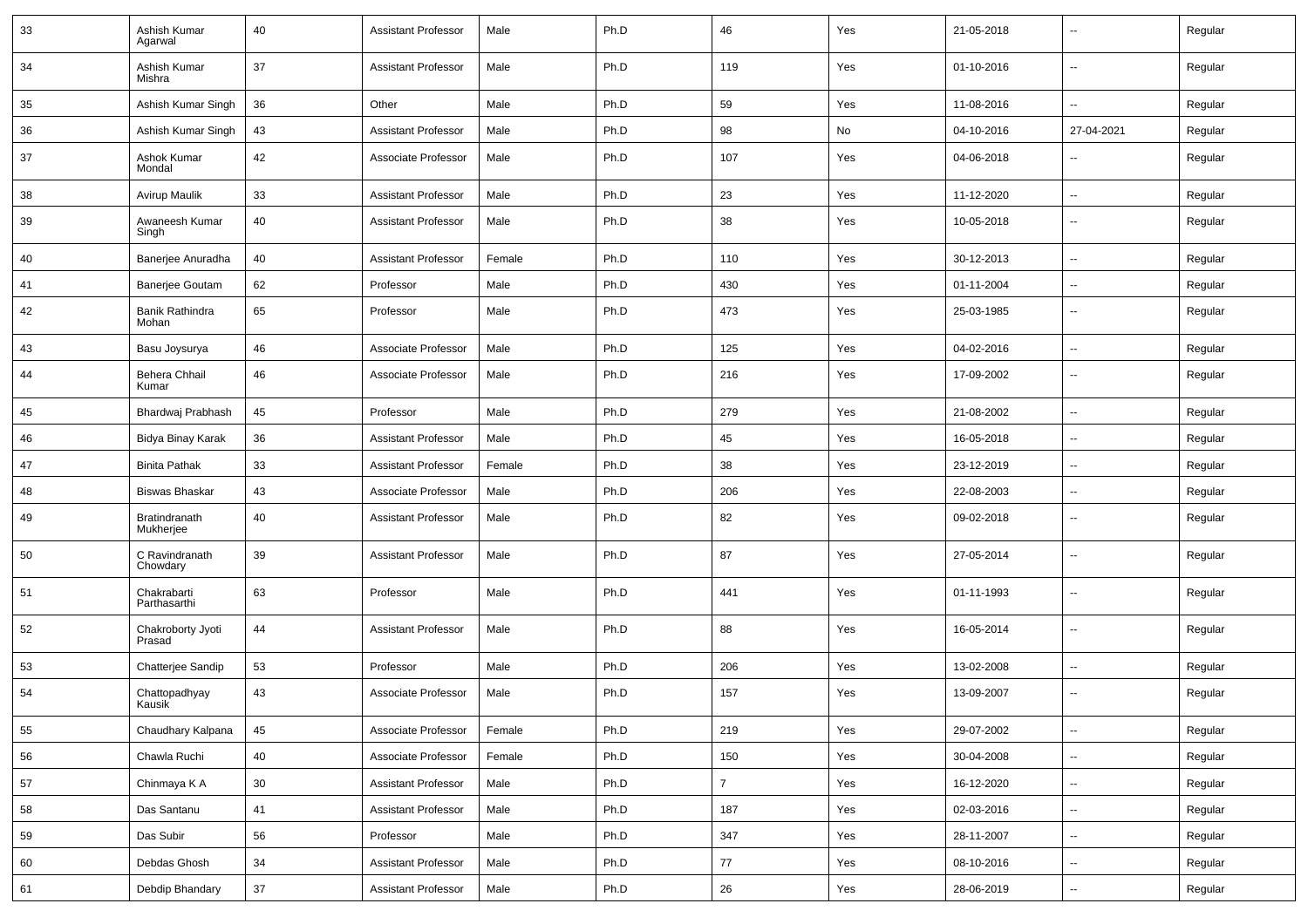| 62 | Deepak Kumar                   | 36     | <b>Assistant Professor</b> | Male   | Ph.D | 61           | Yes | 04-11-2019 | $\sim$                   | Regular |
|----|--------------------------------|--------|----------------------------|--------|------|--------------|-----|------------|--------------------------|---------|
| 63 | Deepesh Kumar                  | 33     | <b>Assistant Professor</b> | Male   | Ph.D | $\mathbf{1}$ | Yes | 12-07-2021 | --                       | Regular |
| 64 | Devender Singh                 | 49     | Professor                  | Male   | Ph.D | 311          | Yes | 14-06-2004 | -−                       | Regular |
| 65 | Dikshit Prabhat<br>Kumar Singh | 49     | Professor                  | Male   | Ph.D | 289          | Yes | 02-01-2008 | $\overline{a}$           | Regular |
| 66 | Dinesh Kumar                   | 35     | <b>Assistant Professor</b> | Male   | Ph.D | 6            | Yes | 13-01-2021 | $\overline{\phantom{a}}$ | Regular |
| 67 | Dr Lakshmanan<br>Kailasam      | 37     | <b>Assistant Professor</b> | Male   | Ph.D | 57           | Yes | 05-06-2017 | --                       | Regular |
| 68 | Dr Manash<br>Chakraborty       | 35     | <b>Assistant Professor</b> | Male   | Ph.D | 66           | Yes | 14-07-2017 | --                       | Regular |
| 69 | Dr Nikhil Saboo                | 33     | <b>Assistant Professor</b> | Male   | Ph.D | 58           | Yes | 29-05-2017 | -−                       | Regular |
| 70 | Dr Pratik<br>Chattopadhyay     | 34     | <b>Assistant Professor</b> | Male   | Ph.D | 64           | Yes | 27-07-2017 | $\overline{\phantom{a}}$ | Regular |
| 71 | Dr Rosalin Sahoo               | 37     | <b>Assistant Professor</b> | Female | Ph.D | 60           | Yes | 27-06-2017 | $\overline{\phantom{a}}$ | Regular |
| 72 | Dr Ruchir Gupta                | 42     | Associate Professor        | Male   | Ph.D | 233          | Yes | 05-06-2017 | ⊷.                       | Regular |
| 73 | Dr Sandip Ghosh                | 43     | Associate Professor        | Male   | Ph.D | 161          | Yes | 02-08-2016 | --                       | Regular |
| 74 | Dr Somak<br>Bhattacharyya      | 39     | <b>Assistant Professor</b> | Male   | Ph.D | 65           | Yes | 27-12-2016 | $\overline{\phantom{a}}$ | Regular |
| 75 | Dubey Ashutosh<br>Kumar        | 40     | <b>Assistant Professor</b> | Male   | Ph.D | 74           | Yes | 10-12-2015 | $\overline{\phantom{a}}$ | Regular |
| 76 | Dutta Prasun                   | 39     | <b>Assistant Professor</b> | Male   | Ph.D | 68           | Yes | 11-12-2015 | $\overline{\phantom{a}}$ | Regular |
| 77 | Dutta Tanima                   | 38     | Assistant Professor        | Female | Ph.D | 101          | Yes | 19-04-2017 | --                       | Regular |
| 78 | Dwivedi Akansha                | 43     | <b>Assistant Professor</b> | Female | Ph.D | 188          | Yes | 14-12-2015 | --                       | Regular |
| 79 | Dwivedi Shyam<br>Bihari        | 58     | Professor                  | Male   | Ph.D | 322          | Yes | 22-12-2007 | $\overline{\phantom{a}}$ | Regular |
| 80 | Gauhar Abbas                   | 39     | <b>Assistant Professor</b> | Male   | Ph.D | 40           | Yes | 15-03-2018 | $\overline{\phantom{a}}$ | Regular |
| 81 | Gaur Shishir                   | 42     | <b>Assistant Professor</b> | Male   | Ph.D | 48           | Yes | 19-05-2017 | --                       | Regular |
| 82 | Gautam Rakesh<br>Kumar         | 47     | Professor                  | Male   | Ph.D | 217          | Yes | 10-09-2007 | --                       | Regular |
| 83 | Ghosh Pradyumna                | 49     | Professor                  | Male   | Ph.D | 286          | Yes | 16-12-2002 | --                       | Regular |
| 84 | Giri Deba Prasad               | 54     | Professor                  | Male   | Ph.D | 284          | Yes | 03-06-2004 | $\overline{a}$           | Regular |
| 85 | Gupta Ankit                    | $39\,$ | Associate Professor        | Male   | Ph.D | 116          | Yes | 26-07-2014 | Ц.                       | Regular |
| 86 | Gupta Ashok Ji                 | 49     | Associate Professor        | Male   | Ph.D | 193          | Yes | 29-09-2004 | $\overline{\phantom{a}}$ | Regular |
| 87 | Gupta Hari Prabhat             | 38     | <b>Assistant Professor</b> | Male   | Ph.D | 205          | Yes | 02-11-2015 | ц.                       | Regular |
| 88 | Gupta Sanjay Kumar             | 51     | Associate Professor        | Male   | Ph.D | 271          | No  | 05-11-2007 | 18-05-2021               | Regular |
| 89 | Gupta Suprakash                | 52     | Professor                  | Male   | Ph.D | 267          | Yes | 27-07-1998 | $\overline{\phantom{a}}$ | Regular |
| 90 | Harsha A P                     | 53     | Professor                  | Male   | Ph.D | 230          | Yes | 12-08-2002 | Щ,                       | Regular |
| 91 | Hasan Syed Hadi                | 62     | Professor                  | Male   | Ph.D | 360          | Yes | 09-07-1993 | $\overline{\phantom{a}}$ | Regular |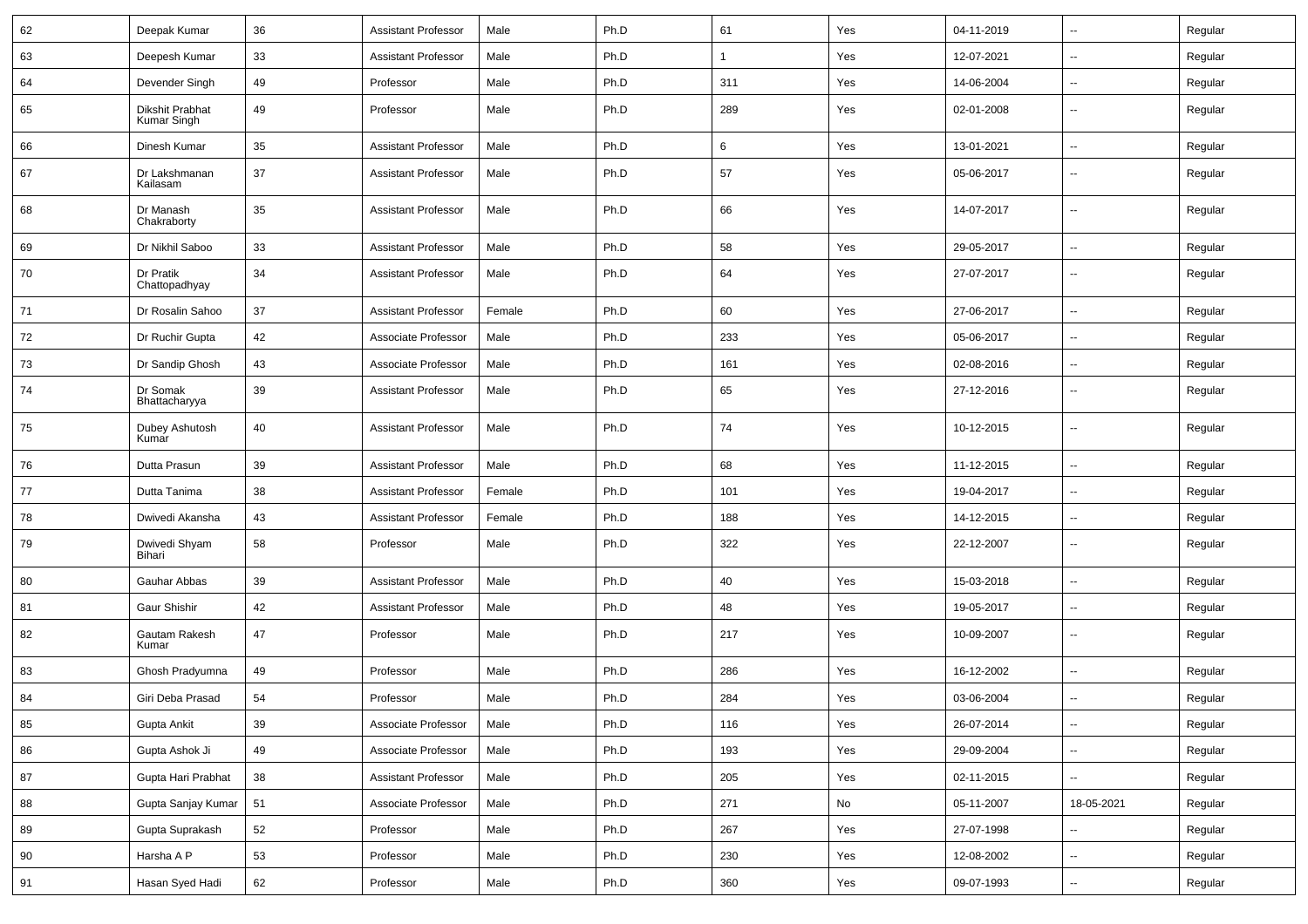| 92  | Jain Pradeep Kumar        | 63 | Professor                  | Male   | Ph.D | 468          | Yes | 10-04-1986 | $\sim$                   | Regular             |
|-----|---------------------------|----|----------------------------|--------|------|--------------|-----|------------|--------------------------|---------------------|
| 93  | Jaiswal Ashok             | 43 | Associate Professor        | Male   | Ph.D | 161          | Yes | 14-05-2007 | -−                       | Regular             |
| 94  | Jaiswal Ravi P            | 39 | <b>Assistant Professor</b> | Male   | Ph.D | 70           | Yes | 01-10-2015 | $\overline{\phantom{a}}$ | Regular             |
| 95  | Jamal Aarif               | 58 | Professor                  | Male   | Ph.D | 333          | Yes | 25-01-1993 | $\overline{\phantom{a}}$ | Regular             |
| 96  | Jeya kumar<br>Kandasamy   | 41 | Associate Professor        | Male   | Ph.D | 82           | Yes | 30-06-2014 | --                       | Regular             |
| 97  | Jha Medha                 | 46 | Associate Professor        | Female | Ph.D | 192          | Yes | 05-10-2004 | -−                       | Regular             |
| 98  | Jindal Vikas              | 43 | Associate Professor        | Male   | Ph.D | 158          | Yes | 03-08-2007 | $\overline{\phantom{a}}$ | Regular             |
| 99  | Jit Satyabrata            | 50 | Professor                  | Male   | Ph.D | 304          | Yes | 15-04-1998 | $\overline{\phantom{a}}$ | Regular             |
| 100 | Joy Prakash Misra         | 35 | <b>Assistant Professor</b> | Male   | Ph.D | 83           | Yes | 21-12-2020 | --                       | Regular             |
| 101 | K V Cybil                 | 49 | Associate Professor        | Male   | Ph.D | 33           | Yes | 15-11-2018 | $\sim$                   | Regular             |
| 102 | Kanaujia Satish           | 53 | <b>Assistant Professor</b> | Male   | Ph.D | 212          | Yes | 07-02-1997 | --                       | Regular             |
| 103 | Karmakar Netai<br>Chandra | 62 | Professor                  | Male   | Ph.D | 445          | Yes | 28-10-2004 | -−                       | Regular             |
| 104 | Kavya Krishna K R         | 36 | Assistant Professor        | Female | Ph.D | 51           | Yes | 19-03-2018 | -−                       | Regular             |
| 105 | Khan Debashis             | 45 | Associate Professor        | Male   | Ph.D | 197          | Yes | 31-05-2007 | $\sim$                   | Regular             |
| 106 | Kishore Nawal             | 51 | <b>Assistant Professor</b> | Male   | Ph.D | 302          | Yes | 21-12-2015 | $\sim$                   | Regular             |
| 107 | Krishnamurthy<br>Sairam   | 54 | Professor                  | Male   | Ph.D | 292          | Yes | 04-02-2006 | $\sim$                   | Regular             |
| 108 | Kumar Abhishek            | 30 | <b>Assistant Professor</b> | Male   | Ph.D | $\mathbf{1}$ | Yes | 02-07-2021 | --                       | Adhoc / Contractual |
| 109 | Kumar Amrendra            | 45 | Associate Professor        | Male   | Ph.D | 161          | Yes | 23-05-2007 | Ξ.                       | Regular             |
| 110 | Kumar Anil                | 63 | Associate Professor        | Male   | Ph.D | 341          | Yes | 28-08-2002 | --                       | Regular             |
| 111 | <b>Kumar Brind</b>        | 54 | Associate Professor        | Male   | Ph.D | 371          | Yes | 01-04-2003 | -−                       | Regular             |
| 112 | <b>Kumar Manish</b>       | 47 | <b>Assistant Professor</b> | Male   | Ph.D | 279          | Yes | 15-07-2004 | $\sim$                   | Regular             |
| 113 | Kumar Manoj               | 48 | <b>Assistant Professor</b> | Male   | Ph.D | 97           | Yes | 03-10-2015 | $\overline{\phantom{a}}$ | Regular             |
| 114 | Kumar Pradeep             | 52 | Associate Professor        | Male   | Ph.D | 213          | Yes | 16-02-2008 | -−                       | Regular             |
| 115 | Kumar Rajesh              | 57 | Professor                  | Male   | Ph.D | 284          | Yes | 24-11-2004 | Ξ.                       | Regular             |
| 116 | Kumar Rajesh              | 53 | Professor                  | Male   | Ph.D | 320          | Yes | 03-06-2004 |                          | Regular             |
| 117 | Kumar Sandeep             | 56 | Professor                  | Male   | Ph.D | 315          | Yes | 27-12-2004 | $\sim$                   | Regular             |
| 118 | Kumar Santosh             | 58 | Professor                  | Male   | Ph.D | 388          | Yes | 09-07-1992 | Щ,                       | Regular             |
| 119 | Kumar Suresh              | 44 | <b>Assistant Professor</b> | Male   | Ph.D | 225          | Yes | 12-02-2008 | $\sim$                   | Regular             |
| 120 | Kumar Veerendra           | 64 | Professor                  | Male   | Ph.D | 451          | Yes | 01-03-1984 | Щ,                       | Regular             |
| 121 | Kundu Subir               | 67 | Other                      | Male   | Ph.D | 426          | No  | 12-04-1985 | 31-12-2020               | Regular             |
| 122 | Lakshay                   | 31 | <b>Assistant Professor</b> | Male   | Ph.D | $\mathbf{3}$ | Yes | 08-04-2021 | --                       | Regular             |
| 123 | Lal Vivek Nandan          | 46 | Associate Professor        | Male   | Ph.D | 179          | Yes | 07-11-2005 | ⊶.                       | Regular             |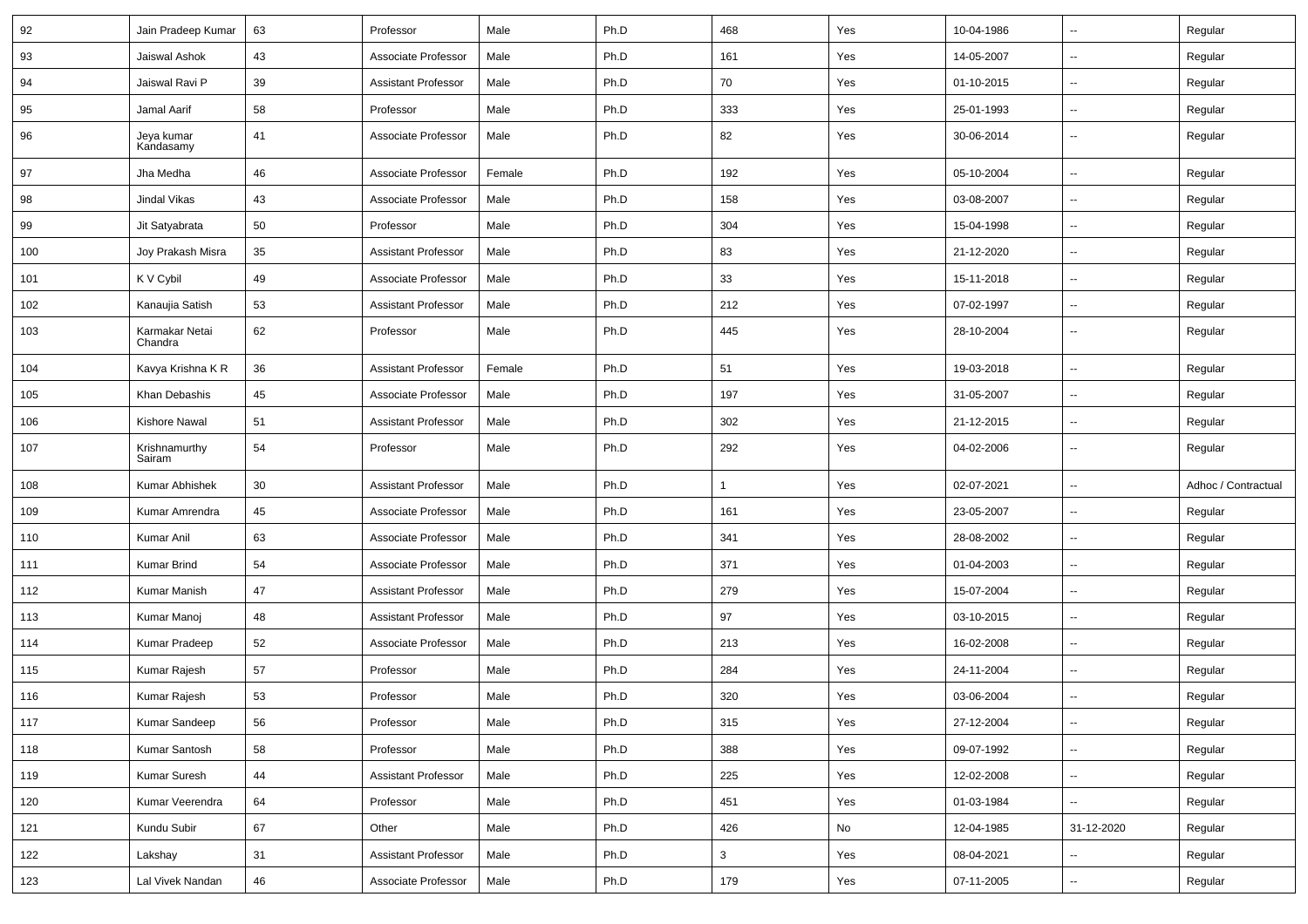| 124 | Laltu Chandra             | 46 | Associate Professor        | Male   | Ph.D   | 159 | Yes | 18-06-2018 | --                       | Regular |
|-----|---------------------------|----|----------------------------|--------|--------|-----|-----|------------|--------------------------|---------|
| 125 | Lavanya<br>Selvaganesh    | 40 | <b>Assistant Professor</b> | Female | Ph.D   | 102 | Yes | 01-12-2016 | $\overline{\phantom{a}}$ | Regular |
| 126 | Lenka Sanjaya<br>Kumar    | 45 | Other                      | Male   | Ph.D   | 104 | Yes | 07-02-2015 | $\overline{\phantom{a}}$ | Regular |
| 127 | <b>Mahanty Ranjit</b>     | 56 | Professor                  | Male   | Ph.D   | 319 | Yes | 01-07-1998 | $\sim$                   | Regular |
| 128 | Mahobia Girija<br>Shankar | 42 | Associate Professor        | Male   | Ph.D   | 209 | Yes | 17-09-2007 | --                       | Regular |
| 129 | Mahto Sanjeev<br>Kumar    | 37 | Associate Professor        | Male   | Ph.D   | 163 | Yes | 02-05-2014 | $\overline{\phantom{a}}$ | Regular |
| 130 | Maiti Pabitra Ranjan      | 48 | Associate Professor        | Male   | Ph.D   | 196 | Yes | 03-06-2004 | $\overline{\phantom{a}}$ | Regular |
| 131 | Maiti Pralay              | 53 | Professor                  | Male   | Ph.D   | 267 | Yes | 13-12-2004 | Ξ.                       | Regular |
| 132 | Majhi Manas Ranjan        | 42 | Associate Professor        | Male   | Ph.D   | 155 | Yes | 30-10-2007 | $\sim$                   | Regular |
| 133 | Mallik Nilanjan           | 46 | Associate Professor        | Male   | Ph.D   | 204 | Yes | 11-10-2004 | ⊷.                       | Regular |
| 134 | Malviya Manisha           | 41 | <b>Assistant Professor</b> | Female | Ph.D   | 155 | Yes | 29-11-2007 | н.                       | Regular |
| 135 | Mandal Kamdeo             | 61 | Professor                  | Male   | Ph.D   | 304 | Yes | 22-11-2004 | ⊷.                       | Regular |
| 136 | Mandal Rajiv Kumar        | 61 | Professor                  | Male   | Ph.D   | 462 | Yes | 10-04-1992 | $\overline{\phantom{a}}$ | Regular |
| 137 | Mandal<br>Sasankasekhar   | 51 | Professor                  | Male   | Ph.D   | 253 | Yes | 26-12-2002 | н.                       | Regular |
| 138 | Manhar Charan             | 35 | <b>Assistant Professor</b> | Male   | Ph.D   | 108 | Yes | 22-02-2018 | -−                       | Regular |
| 139 | Mani Prakash<br>Chandra   | 44 | <b>Assistant Professor</b> | Male   | M.Tech | 252 | Yes | 12-07-2007 | $\sim$                   | Regular |
| 140 | Manna Rampada             | 53 | Associate Professor        | Male   | Ph.D   | 329 | Yes | 13-11-2002 | ⊷.                       | Regular |
| 141 | Maria Thomas              | 30 | <b>Assistant Professor</b> | Female | Ph.D   | 5   | Yes | 01-03-2021 | ⊶.                       | Regular |
| 142 | Marshal                   | 43 | Associate Professor        | Male   | Ph.D   | 142 | Yes | 04-07-2017 | -−                       | Regular |
| 143 | Mayank Swarnkar           | 33 | <b>Assistant Professor</b> | Male   | Ph.D   | 29  | Yes | 07-07-2020 | н.                       | Regular |
| 144 | Meher Sobhita             | 45 | <b>Assistant Professor</b> | Female | M.Tech | 178 | Yes | 05-12-2005 | --                       | Regular |
| 145 | Meshram Manoj<br>Kumar    | 50 | Professor                  | Male   | Ph.D   | 231 | Yes | 29-07-2002 | Ξ.                       | Regular |
| 146 | Mishra Abha               | 49 | Associate Professor        | Female | Ph.D   | 208 | Yes | 08-08-2003 | -−                       | Regular |
| 147 | Mishra<br>Brahmeshwar     | 59 | Professor                  | Male   | Ph.D   | 433 | Yes | 18-09-1984 |                          | Regular |
| 148 | Mishra Pradeep<br>Kumar   | 56 | Professor                  | Male   | Ph.D   | 284 | Yes | 31-01-1997 | ц,                       | Regular |
| 149 | Mishra Shradha            | 40 | <b>Assistant Professor</b> | Female | Ph.D   | 69  | Yes | 27-11-2015 | ц,                       | Regular |
| 150 | Mishra Sunil Kumar        | 46 | <b>Assistant Professor</b> | Male   | Ph.D   | 264 | Yes | 29-11-2007 | Щ,                       | Regular |
| 151 | Mishra Sunil Kumar        | 39 | <b>Assistant Professor</b> | Male   | Ph.D   | 99  | Yes | 02-09-2015 | $\overline{\phantom{a}}$ | Regular |
| 152 | Mishra V N                | 55 | Professor                  | Male   | Ph.D   | 329 | Yes | 09-07-1993 | $\sim$                   | Regular |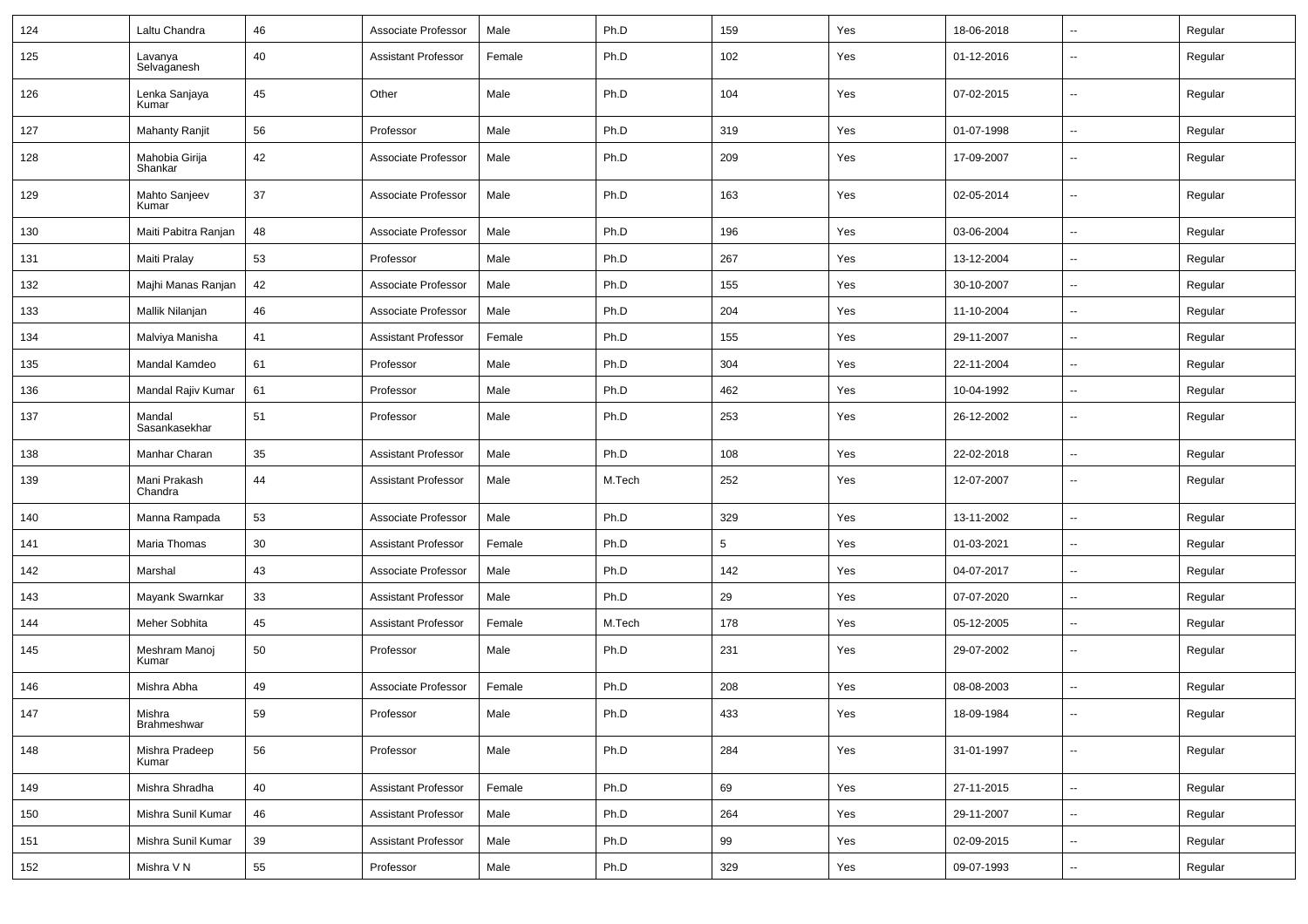| 153 | Misra Rakesh<br>Kumar          | 48 | Professor                  | Male   | Ph.D          | 284 | Yes | 06-06-1998 | $\overline{\phantom{a}}$ | Regular             |
|-----|--------------------------------|----|----------------------------|--------|---------------|-----|-----|------------|--------------------------|---------------------|
| 154 | Modi Gyan Prakash              | 41 | <b>Assistant Professor</b> | Male   | Ph.D          | 83  | Yes | 04-02-2016 | $\overline{\phantom{a}}$ | Regular             |
| 155 | Mohan Anand                    | 69 | Other                      | Male   | Ph.D          | 543 | No  | 06-04-1979 | 30-06-2021               | Regular             |
| 156 | Mohan Anita                    | 54 | Associate Professor        | Female | Ph.D          | 300 | Yes | 15-05-2004 | --                       | Regular             |
| 157 | Mohan Devendra                 | 54 | Professor                  | Male   | Ph.D          | 372 | Yes | 04-10-1990 | --                       | Regular             |
| 158 | <b>Mohan Sunil</b>             | 60 | Professor                  | Male   | Ph.D          | 360 | Yes | 30-04-1992 | --                       | Regular             |
| 159 | Mohanta Kalyani                | 44 | Associate Professor        | Female | Ph.D          | 155 | Yes | 21-11-2007 | $\overline{\phantom{a}}$ | Regular             |
| 160 | Mondal Monoi<br>Kumar          | 48 | Professor                  | Male   | Ph.D          | 270 | Yes | 13-04-1998 | $\overline{\phantom{a}}$ | Regular             |
| 161 | <b>Mondal Swasti</b><br>Sundar | 45 | Associate Professor        | Male   | Ph.D          | 195 | Yes | 20-12-2004 | $\overline{\phantom{a}}$ | Regular             |
| 162 | Mr Abishake Mathur             | 49 | Other                      | Male   | <b>MBA</b>    | 29  | Yes | 27-07-2020 | $\overline{\phantom{a}}$ | Adhoc / Contractual |
| 163 | Mr Anurag Singh                | 36 | Other                      | Male   | <b>PGDM</b>   | 15  | Yes | 27-07-2020 | ⊷.                       | Adhoc / Contractual |
| 164 | Mr Arun Anant                  | 56 | Other                      | Male   | <b>MBA</b>    | 45  | Yes | 23-07-2019 | $\overline{\phantom{a}}$ | Adhoc / Contractual |
| 165 | Mr Arvind Gupta                | 51 | Other                      | Male   | <b>MBA</b>    | 34  | Yes | 23-07-2019 | $\overline{\phantom{a}}$ | Adhoc / Contractual |
| 166 | Mr Ashish Bansal               | 44 | Other                      | Male   | <b>MBA</b>    | 25  | Yes | 27-07-2020 | $\overline{a}$           | Adhoc / Contractual |
| 167 | Mr Bharath Ganapati            | 48 | Other                      | Male   | <b>MBA</b>    | 29  | Yes | 23-07-2019 | $\overline{\phantom{a}}$ | Adhoc / Contractual |
| 168 | Mr Deepak<br>Gandotra          | 33 | Other                      | Male   | <b>MBA</b>    | 15  | Yes | 27-07-2020 | $\overline{\phantom{a}}$ | Adhoc / Contractual |
| 169 | Mr Rajeev Gupta                | 50 | Other                      | Male   | <b>PGDBM</b>  | 50  | Yes | 27-07-2020 | $\overline{\phantom{a}}$ | Adhoc / Contractual |
| 170 | Mr S Krishna Kumar             | 61 | Other                      | Male   | <b>PGDIM</b>  | 41  | Yes | 23-07-2019 | $\overline{\phantom{a}}$ | Adhoc / Contractual |
| 171 | Mr Shailesh Kumar              | 47 | Other                      | Male   | Ph.D          | 34  | Yes | 27-07-2020 | $\overline{a}$           | Adhoc / Contractual |
| 172 | Mr Vineet Suri                 | 58 | Other                      | Male   | <b>B.Tech</b> | 35  | Yes | 23-07-2019 | --                       | Adhoc / Contractual |
| 173 | Mr Vipul Prasad                | 47 | Other                      | Male   | <b>PGDBM</b>  | 32  | Yes | 23-07-2019 | --                       | Adhoc / Contractual |
| 174 | Mukhopadhyay<br>Nirod Krishna  | 58 | Professor                  | Male   | Ph.D          | 357 | Yes | 29-07-1998 | $\overline{\phantom{a}}$ | Regular             |
| 175 | Mukhopadhyay<br>Santwana       | 56 | Professor                  | Female | Ph.D          | 193 | Yes | 27-09-2004 | $\overline{a}$           | Regular             |
| 176 | Murali Krishna<br>vernuri      | 50 | Professor                  | Male   | Ph.D          | 284 | Yes | 04-10-2017 | $\overline{a}$           | Regular             |
| 177 | Muthu M S                      | 40 | Associate Professor        | Male   | Ph.D          | 171 | Yes | 01-12-2015 | Щ,                       | Regular             |
| 178 | N Krishna Swami<br>Naidu       | 35 | <b>Assistant Professor</b> | Male   | Ph.D          | 28  | Yes | 07-05-2018 | $\sim$                   | Regular             |
| 179 | Nayak Prasanta<br>Kumar        | 41 | Assistant Professor        | Male   | Ph.D          | 82  | Yes | 14-12-2015 | $\overline{\phantom{a}}$ | Regular             |
| 180 | Nikhil Kumar                   | 35 | <b>Assistant Professor</b> | Male   | Ph.D          | 18  | Yes | 09-11-2020 | $\sim$                   | Regular             |
| 181 | Nirmalya Guha                  | 44 | Associate Professor        | Male   | Ph.D          | 142 | Yes | 28-05-2018 | $\sim$                   | Regular             |
| 182 | Ohri Anurag                    | 43 | Associate Professor        | Male   | Ph.D          | 225 | Yes | 10-06-2004 | $\sim$                   | Regular             |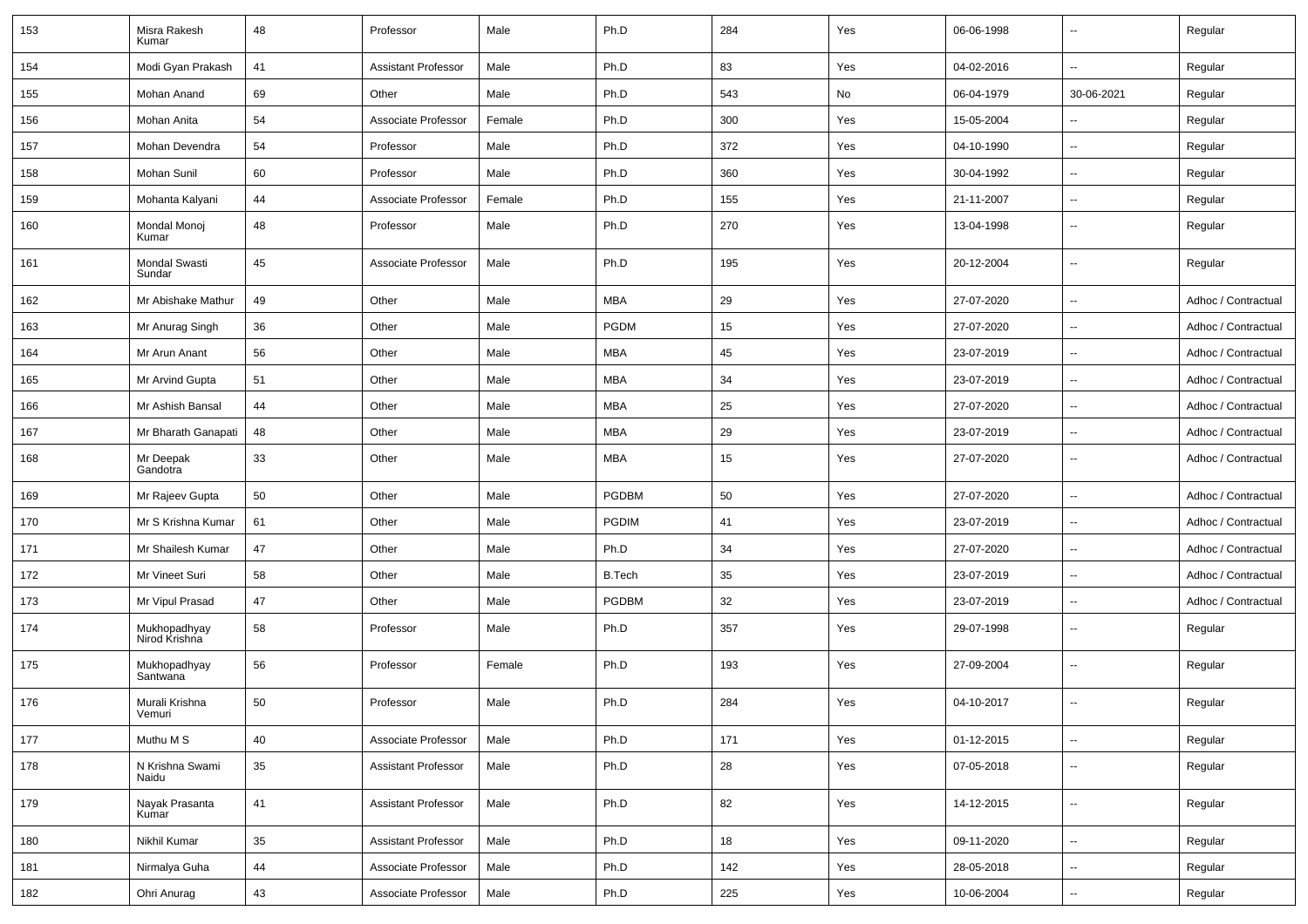| 183 | Om Prakash Singh           | 42 | Associate Professor        | Male   | Ph.D | 171            | Yes | 11-07-2016 | $\overline{\phantom{a}}$ | Regular |
|-----|----------------------------|----|----------------------------|--------|------|----------------|-----|------------|--------------------------|---------|
| 184 | Pal Bhola Nath             | 44 | Associate Professor        | Male   | Ph.D | 80             | Yes | 19-02-2014 | ш.                       | Regular |
| 185 | Pal Sukomal                | 44 | <b>Assistant Professor</b> | Male   | Ph.D | 253            | Yes | 24-02-2016 | $\overline{\phantom{a}}$ | Regular |
| 186 | Palei Sanjay Kumar         | 43 | Associate Professor        | Male   | Ph.D | 168            | Yes | 30-07-2007 | --                       | Regular |
| 187 | Panda Prasanta<br>Kumar    | 58 | Professor                  | Male   | Ph.D | 391            | Yes | 14-08-2002 | $\overline{\phantom{a}}$ | Regular |
| 188 | Panda Saroja Kanta         | 50 | Professor                  | Male   | Ph.D | 326            | Yes | 22-07-2005 | $\mathbf{u}$             | Regular |
| 189 | Pandeeswar Makam           | 34 | <b>Assistant Professor</b> | Male   | Ph.D | $\overline{7}$ | Yes | 24-12-2020 | $\sim$                   | Regular |
| 190 | Pandey Amritanshu          | 43 | Associate Professor        | Male   | Ph.D | 143            | Yes | 07-11-2007 | ⊷.                       | Regular |
| 191 | Pandey Dhananjai           | 69 | Other                      | Male   | Ph.D | 517            | Yes | 04-07-1979 | Ξ.                       | Regular |
| 192 | Pandey Jeewan<br>Chandra   | 46 | <b>Assistant Professor</b> | Male   | Ph.D | 179            | Yes | 28-11-2005 | --                       | Regular |
| 193 | Pandey Kamlesh<br>Kumar    | 49 | Associate Professor        | Male   | Ph.D | 250            | Yes | 06-12-2007 | --                       | Regular |
| 194 | Pandey Praveen<br>Chandra  | 46 | Associate Professor        | Male   | Ph.D | 230            | Yes | 14-11-2007 | $\overline{\phantom{a}}$ | Regular |
| 195 | Pandey Prem<br>Chandra     | 62 | Professor                  | Male   | Ph.D | 402            | Yes | 25-04-1988 | $\overline{\phantom{a}}$ | Regular |
| 196 | Pandey Rajendra<br>Kumar   | 60 | Professor                  | Male   | Ph.D | 280            | Yes | 26-03-1997 | --                       | Regular |
| 197 | Pandey Rajesh<br>Kumar     | 37 | Associate Professor        | Male   | Ph.D | 59             | Yes | 10-06-2014 | $\overline{\phantom{a}}$ | Regular |
| 198 | Pandey Sanjay<br>Kumar     | 57 | Professor                  | Male   | Ph.D | 324            | Yes | 18-11-2004 | --                       | Regular |
| 199 | Paramkusam Bala<br>Ramudu  | 46 | Associate Professor        | Male   | Ph.D | 219            | Yes | 18-06-2008 | --                       | Regular |
| 200 | Parmar Avanish<br>Singh    | 42 | <b>Assistant Professor</b> | Male   | Ph.D | 68             | Yes | 23-09-2015 | --                       | Regular |
| 201 | Pathak Krishna Kant        | 50 | Professor                  | Male   | Ph.D | 298            | Yes | 06-04-2016 | $\overline{\phantom{a}}$ | Regular |
| 202 | Patil Swapnil<br>Sashikant | 40 | <b>Assistant Professor</b> | Male   | Ph.D | 204            | Yes | 26-10-2015 | $\overline{\phantom{a}}$ | Regular |
| 203 | Pavan Kumar Aluri          | 38 | <b>Assistant Professor</b> | Male   | Ph.D | 37             | Yes | 21-06-2018 |                          | Regular |
| 204 | Poonam Sundrial            | 31 | <b>Assistant Professor</b> | Female | Ph.D | 17             | No  | 12-04-2021 | 29-07-2021               | Regular |
| 205 | Pradip Paik                | 44 | Associate Professor        | Male   | Ph.D | 127            | Yes | 15-11-2017 | $\sim$                   | Regular |
| 206 | Prakash Rajiv              | 50 | Professor                  | Male   | Ph.D | 283            | Yes | 31-07-2004 | $\sim$                   | Regular |
| 207 | Pramanik Hiralal           | 43 | Professor                  | Male   | Ph.D | 179            | Yes | 09-11-2005 | $\sim$                   | Regular |
| 208 | Pranjal Chandra            | 37 | Assistant Professor        | Male   | Ph.D | 98             | Yes | 04-12-2019 | $\overline{\phantom{a}}$ | Regular |
| 209 | Prasad Arun                | 56 | Professor                  | Male   | Ph.D | 208            | Yes | 05-06-2004 | Ξ.                       | Regular |
| 210 | Prasad Kesheo              | 50 | Assistant Professor        | Male   | Ph.D | 218            | Yes | 14-08-2002 | $\overline{\phantom{a}}$ | Regular |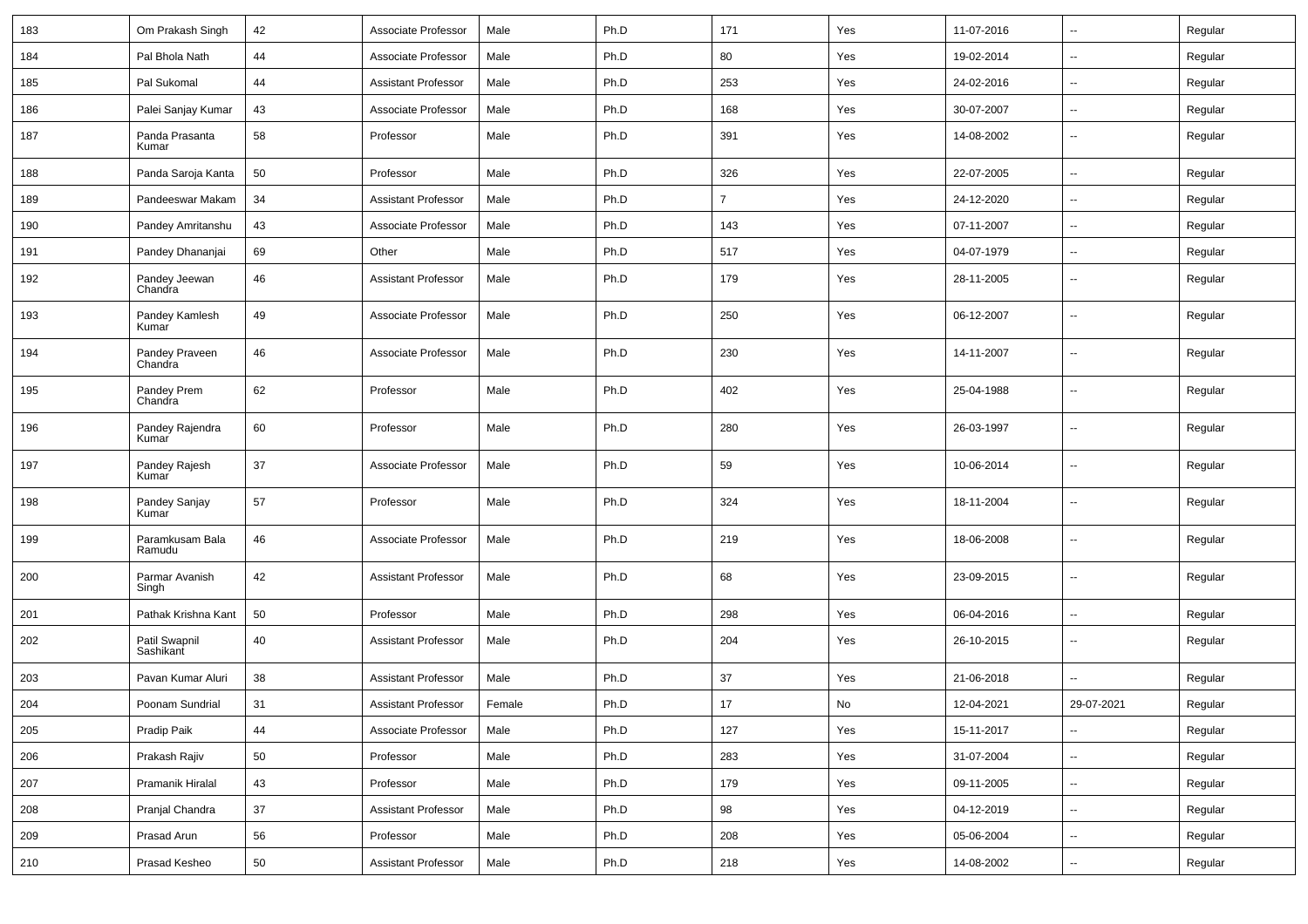| 211 | Prasad Nand<br>Kishore                 | 49         | Associate Professor        | Male   | Ph.D | 174 | Yes | 11-07-2007 | $\overline{\phantom{a}}$ | Regular             |
|-----|----------------------------------------|------------|----------------------------|--------|------|-----|-----|------------|--------------------------|---------------------|
| 212 | Prasad Rajendra                        | 52         | Professor                  | Male   | Ph.D | 256 | Yes | 15-10-2004 | $\overline{\phantom{a}}$ | Regular             |
| 213 | Prasenjit Chanak                       | 35         | <b>Assistant Professor</b> | Male   | Ph.D | 55  | Yes | 13-08-2020 | $\overline{\phantom{a}}$ | Regular             |
| 214 | Prasun Kumar Roy                       | 64         | Professor                  | Male   | Ph.D | 214 | Yes | 04-07-2017 | -−                       | Regular             |
| 215 | Prithvish Nag                          | 70         | Other                      | Male   | Ph.D | 540 | No  | 21-08-2018 | 20-08-2020               | Adhoc / Contractual |
| 216 | Priya Ranjan Muduli                    | 35         | <b>Assistant Professor</b> | Male   | Ph.D | 19  | Yes | 27-07-2020 |                          | Regular             |
| 217 | Prodyut Dhar                           | 30         | <b>Assistant Professor</b> | Male   | Ph.D | 13  | Yes | 22-10-2020 | -−                       | Regular             |
| 218 | <b>Puneet Kumar</b><br><b>Bindlish</b> | 41         | <b>Assistant Professor</b> | Male   | Ph.D | 49  | No  | 24-02-2018 | 10-03-2021               | Regular             |
| 219 | R Santhosh                             | 33         | <b>Assistant Professor</b> | Male   | Ph.D | 32  | Yes | 18-06-2021 | Ξ.                       | Regular             |
| 220 | Rabi Narayan<br>Mohanty                | 32         | <b>Assistant Professor</b> | Male   | Ph.D | 46  | Yes | 01-04-2021 | $\overline{\phantom{a}}$ | Regular             |
| 221 | Rai Birendra Nath                      | 65         | Professor                  | Male   | Ph.D | 279 | No  | 31-01-1997 | 31-12-2020               | Regular             |
| 222 | Rai Piyush                             | 55         | Professor                  | Male   | Ph.D | 386 | Yes | 05-02-1993 | $\overline{\phantom{a}}$ | Regular             |
| 223 | Rai Rajesh                             | 43         | Associate Professor        | Male   | Ph.D | 161 | Yes | 14-05-2007 | $\overline{a}$           | Regular             |
| 224 | Rai Sanjay Kumar                       | 54         | Associate Professor        | Male   | Ph.D | 161 | Yes | 14-05-2007 | --                       | Regular             |
| 225 | Raja Senthil A                         | 44         | Associate Professor        | Male   | Ph.D | 222 | Yes | 14-08-2003 | Ξ.                       | Regular             |
| 226 | Rajeev                                 | 40         | Associate Professor        | Male   | Ph.D | 171 | Yes | 10-07-2008 | ⊷.                       | Regular             |
| 227 | Rajeev Singh                           | 36         | <b>Assistant Professor</b> | Male   | Ph.D | 43  | Yes | 20-12-2017 | -−                       | Regular             |
| 228 | Rajesh Kumar<br>Upadhyay               | 38         | Associate Professor        | Male   | Ph.D | 132 | Yes | 20-11-2019 | $\overline{\phantom{a}}$ | Regular             |
| 229 | Rajnish                                | 36         | <b>Assistant Professor</b> | Male   | Ph.D | 60  | Yes | 28-10-2019 | $\overline{\phantom{a}}$ | Regular             |
| 230 | Rajput Naveen<br>Singh                 | 48         | Associate Professor        | Male   | Ph.D | 253 | Yes | 20-12-2002 | --                       | Regular             |
| 231 | Rakesh Kumar<br>Singh                  | 42         | Associate Professor        | Male   | Ph.D | 104 | Yes | 28-06-2018 | --                       | Regular             |
| 232 | Randhir Singh                          | 42         | <b>Assistant Professor</b> | Male   | Ph.D | 121 | Yes | 17-05-2018 | $\overline{a}$           | Regular             |
| 233 | Rao Uppu Srinivas                      | 48         | Associate Professor        | Male   | Ph.D | 208 | Yes | 20-10-2004 | --                       | Regular             |
| 234 | Rath Chandana                          | 51         | Associate Professor        | Female | Ph.D | 226 | Yes | 15-10-2004 | $\overline{\phantom{a}}$ | Regular             |
| 235 | Rosy                                   | 31         | <b>Assistant Professor</b> | Female | Ph.D | 6   | Yes | 01-02-2021 | $\sim$                   | Regular             |
| 236 | Roy Pradip Kumar                       | 41         | Associate Professor        | Male   | Ph.D | 68  | Yes | 03-02-2014 | н.                       | Regular             |
| 237 | Sahoo Rashmi<br>Rekha                  | 45         | Associate Professor        | Female | Ph.D | 178 | Yes | 15-12-2004 | $\sim$                   | Regular             |
| 238 | Sahu Alakh Niranjan                    | ${\bf 44}$ | Associate Professor        | Male   | Ph.D | 179 | Yes | 22-11-2005 | $\overline{\phantom{a}}$ | Regular             |
| 239 | Saket Ram<br>Khelawan                  | 49         | Professor                  | Male   | Ph.D | 291 | Yes | 21-11-2005 | $\overline{\phantom{a}}$ | Regular             |
| 240 | Samuel Cherian                         | 49         | Associate Professor        | Male   | Ph.D | 221 | Yes | 11-12-2002 | ⊷.                       | Regular             |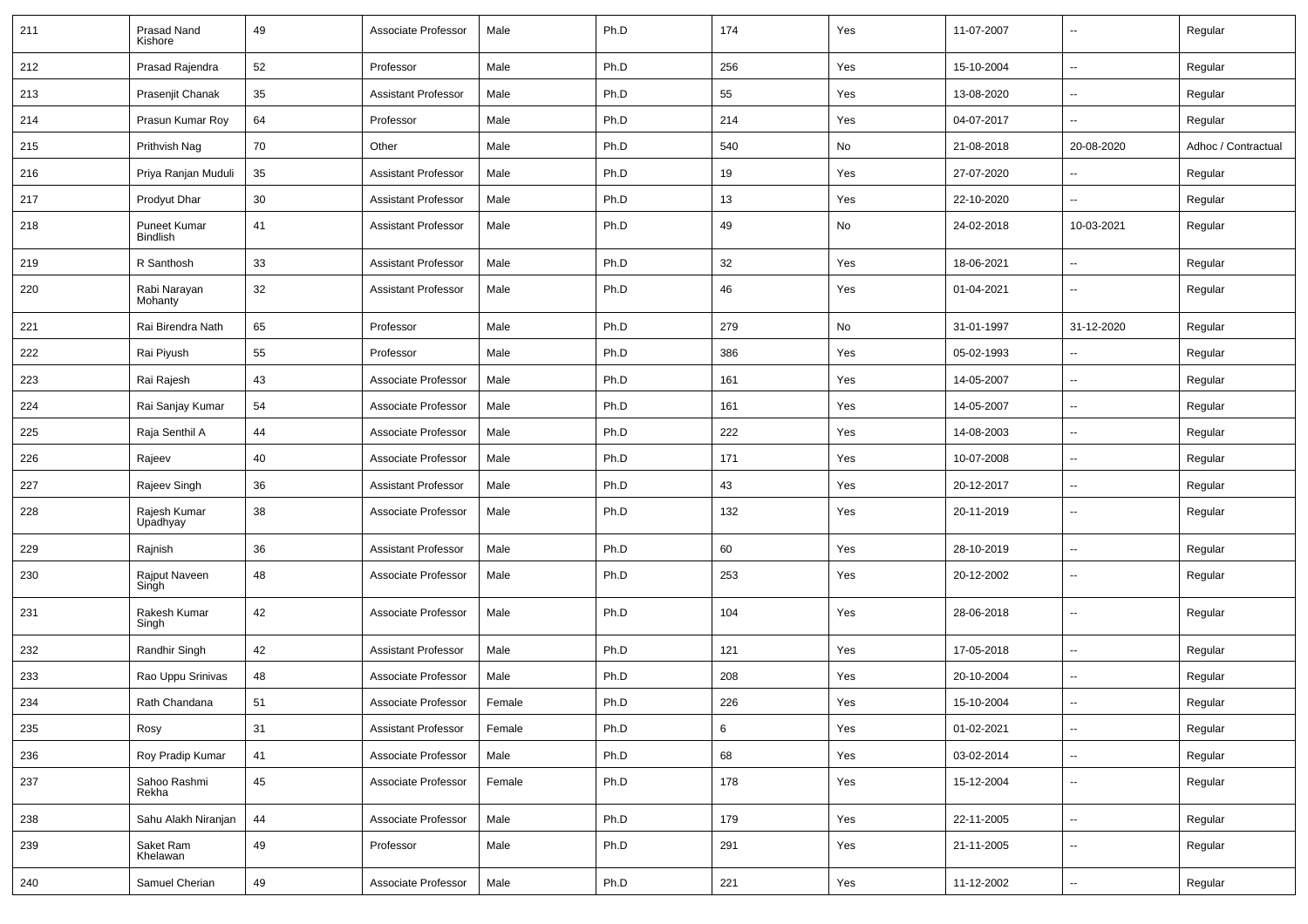| 241 | Samya Banerjee                  | 33 | <b>Assistant Professor</b> | Male   | Ph.D | 6   | Yes | 07-01-2021 | $\mathbf{u}$             | Regular |
|-----|---------------------------------|----|----------------------------|--------|------|-----|-----|------------|--------------------------|---------|
| 242 | Sanjay Katheria                 | 33 | <b>Assistant Professor</b> | Male   | Ph.D | 21  | Yes | 29-01-2021 | $\sim$                   | Regular |
| 243 | Sanjay Kumar                    | 45 | <b>Assistant Professor</b> | Male   | Ph.D | 111 | Yes | 05-10-2016 | $\mathbf{u}$             | Regular |
| 244 | Sanjay Singh                    | 37 | <b>Assistant Professor</b> | Male   | Ph.D | 56  | Yes | 19-12-2016 | $\overline{\phantom{a}}$ | Regular |
| 245 | Sanjeev Sharma                  | 35 | <b>Assistant Professor</b> | Male   | Ph.D | 31  | Yes | 02-12-2019 | $\mathbf{u}$             | Regular |
| 246 | Sanjukta Ghosh                  | 47 | Associate Professor        | Female | Ph.D | 198 | Yes | 15-02-2018 |                          | Regular |
| 247 | Sarawadekar Kishor<br>Prabhakar | 45 | <b>Assistant Professor</b> | Male   | Ph.D | 172 | Yes | 13-06-2014 | $\sim$                   | Regular |
| 248 | Sarkar Arnab                    | 42 | Associate Professor        | Male   | Ph.D | 192 | Yes | 18-10-2004 | $\sim$                   | Regular |
| 249 | Sarkar Jahar                    | 44 | Associate Professor        | Male   | Ph.D | 185 | Yes | 04-05-2005 | $\sim$                   | Regular |
| 250 | Sarma Bandikatla<br>Nageswara   | 53 | Professor                  | Male   | Ph.D | 269 | Yes | 27-05-1998 | $\mathbf{u}$             | Regular |
| 251 | Saurabh Pratap                  | 33 | <b>Assistant Professor</b> | Male   | Ph.D | 49  | Yes | 07-12-2020 | $\sim$                   | Regular |
| 252 | Shail Shankar                   | 42 | <b>Assistant Professor</b> | Male   | Ph.D | 61  | Yes | 18-06-2018 |                          | Regular |
| 253 | Sharma Neeraj                   | 48 | Professor                  | Male   | Ph.D | 309 | Yes | 30-12-2002 | $\mathbf{u}$             | Regular |
| 254 | Sharma Sanjay<br>Kumar          | 55 | Professor                  | Male   | Ph.D | 319 | Yes | 19-03-1993 | $\sim$                   | Regular |
| 255 | Sharma Shiru                    | 47 | Associate Professor        | Female | Ph.D | 276 | Yes | 11-08-2003 | $\sim$                   | Regular |
| 256 | Sharma Suresh<br>Kumar          | 42 | Assistant Professor        | Male   | Ph.D | 211 | Yes | 10-08-2007 | $\mathbf{u}$             | Regular |
| 257 | Sharma Yogesh<br>Chandra        | 58 | Professor                  | Male   | Ph.D | 329 | Yes | 01-12-2004 | $\sim$                   | Regular |
| 258 | Shinde Vijay Maruti             | 34 | <b>Assistant Professor</b> | Male   | Ph.D | 42  | Yes | 12-01-2018 | $\sim$                   | Regular |
| 259 | Shivam Verma                    | 34 | <b>Assistant Professor</b> | Male   | Ph.D | 47  | Yes | 27-08-2019 | $\sim$                   | Regular |
| 260 | Shrawan Kumar<br>Mishra         | 42 | <b>Assistant Professor</b> | Male   | Ph.D | 57  | Yes | 16-11-2016 | $\overline{\phantom{a}}$ | Regular |
| 261 | Shreyansh Kumar<br>Jain         | 40 | <b>Assistant Professor</b> | Male   | Ph.D | 43  | Yes | 15-03-2018 | $\overline{\phantom{a}}$ | Regular |
| 262 | Shrikant Lele                   | 78 | Other                      | Male   | Ph.D | 389 | No  | 10-10-2015 | 31-12-2020               | Regular |
| 263 | Shubhendu Dutta                 | 34 | <b>Assistant Professor</b> | Male   | Ph.D | 4   | No  | 08-07-2020 | 30-11-2020               | Regular |
| 264 | Shukla Kaushal<br>Kumar         | 63 | Professor                  | Male   | Ph.D | 457 | Yes | 06-07-1990 |                          | Regular |
| 265 | Shukla Prashant                 | 52 | Professor                  | Male   | Ph.D | 244 | Yes | 24-08-2002 | $\sim$                   | Regular |
| 266 | Shukla Shailendra<br>Kumar      | 52 | Professor                  | Male   | Ph.D | 340 | Yes | 21-05-2007 | $\sim$                   | Regular |
| 267 | Singh Akhilesh<br>Kumar         | 46 | Associate Professor        | Male   | Ph.D | 185 | Yes | 17-05-2005 | $\overline{\phantom{a}}$ | Regular |
| 268 | Singh Amit Kumar                | 42 | Associate Professor        | Male   | Ph.D | 169 | Yes | 30-10-2007 | ш.                       | Regular |
| 269 | Singh Anil Kumar                | 52 | Associate Professor        | Male   | Ph.D | 144 | Yes | 07-08-2015 | $\overline{\phantom{a}}$ | Regular |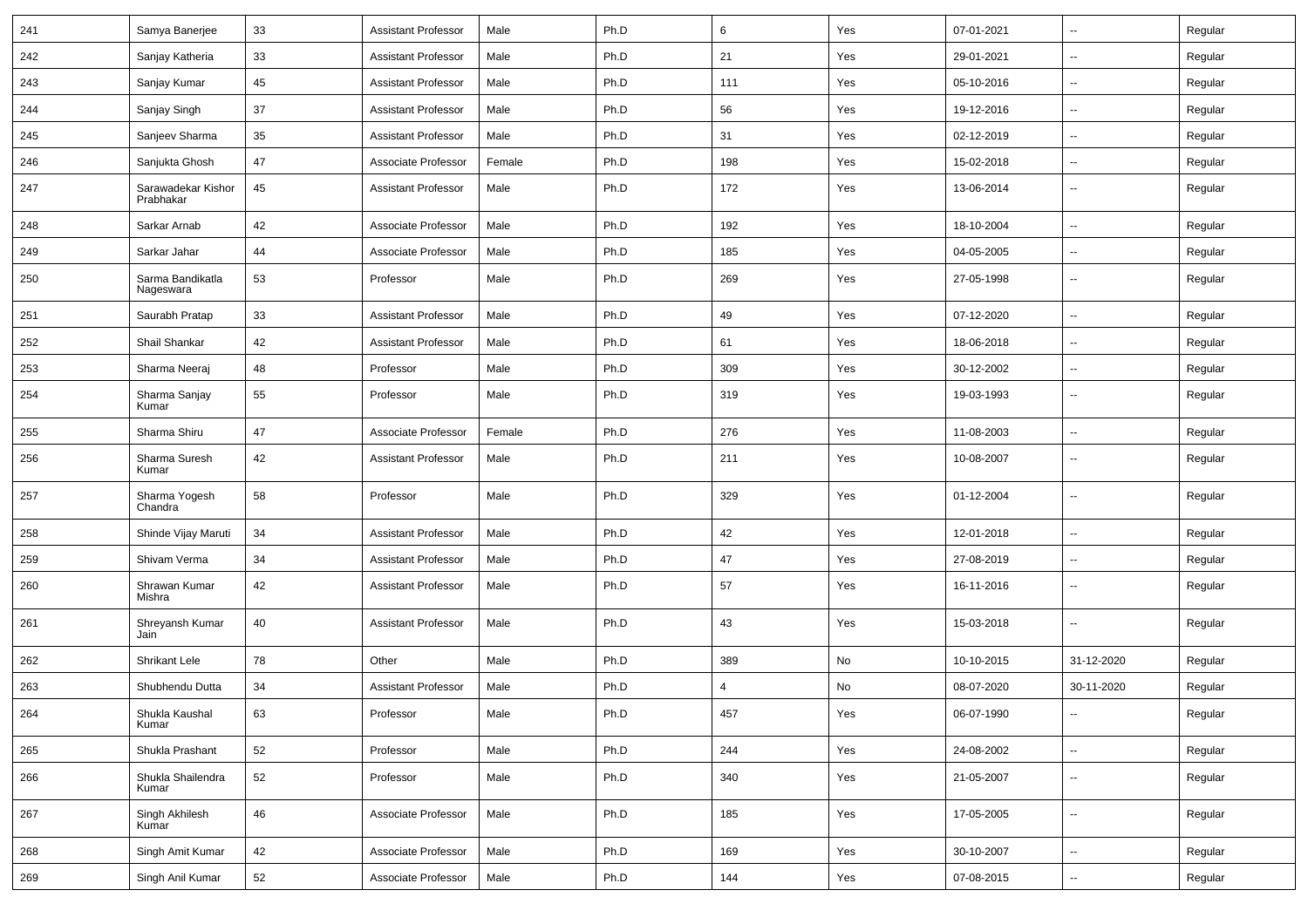| 270 | Singh Gauri Shankar<br>Prasad | 49 | Associate Professor        | Male   | Ph.D   | 258 | Yes | 06-07-2007 | --                       | Regular |
|-----|-------------------------------|----|----------------------------|--------|--------|-----|-----|------------|--------------------------|---------|
| 271 | Singh Jayant Kumar            | 52 | Associate Professor        | Male   | Ph.D   | 259 | Yes | 01-06-2007 | $\sim$                   | Regular |
| 272 | Singh Kamalesh<br>Kumar       | 48 | Professor                  | Male   | Ph.D   | 283 | Yes | 01-06-2007 | $\overline{\phantom{a}}$ | Regular |
| 273 | Singh Lal Pratap              | 60 | Professor                  | Male   | Ph.D   | 351 | Yes | 07-10-2004 | Ξ.                       | Regular |
| 274 | Singh Manoj Kumar             | 58 | <b>Assistant Professor</b> | Male   | M.Tech | 274 | Yes | 11-07-1998 | --                       | Regular |
| 275 | Singh Prabhakar               | 45 | Professor                  | Male   | Ph.D   | 252 | Yes | 27-11-2007 | -−                       | Regular |
| 276 | Singh Prabhat<br>Kumar        | 59 | Professor                  | Male   | Ph.D   | 454 | Yes | 21-06-2004 | $\sim$                   | Regular |
| 277 | Singh Preetam                 | 38 | <b>Assistant Professor</b> | Male   | Ph.D   | 116 | Yes | 31-12-2015 | Ξ.                       | Regular |
| 278 | Singh R P                     | 52 | Associate Professor        | Male   | M.Tech | 332 | Yes | 12-02-1993 | $\sim$                   | Regular |
| 279 | Singh Rajeev Kumar            | 43 | Associate Professor        | Male   | Ph.D   | 195 | Yes | 07-11-2005 | ⊷.                       | Regular |
| 280 | Singh Ram Saran               | 46 | Professor                  | Male   | Ph.D   | 218 | Yes | 08-08-2002 | Ξ.                       | Regular |
| 281 | Singh Ravi Shankar            | 41 | Associate Professor        | Male   | Ph.D   | 192 | Yes | 01-10-2004 | $\overline{a}$           | Regular |
| 282 | Singh Sanjay                  | 58 | Professor                  | Male   | Ph.D   | 342 | Yes | 29-08-2003 | $\overline{a}$           | Regular |
| 283 | Singh Sanjay Kumar            | 51 | Professor                  | Male   | Ph.D   | 275 | Yes | 26-11-2007 | Ξ.                       | Regular |
| 284 | Singh Santosh<br>Kumar        | 44 | Associate Professor        | Male   | Ph.D   | 222 | Yes | 27-10-2005 | $\sim$                   | Regular |
| 285 | Singh Satya Vir               | 50 | Professor                  | Male   | Ph.D   | 268 | Yes | 23-07-2007 | Ξ.                       | Regular |
| 286 | Singh Shiv Pujan              | 63 | Professor                  | Male   | Ph.D   | 458 | Yes | 09-08-1981 | ⊷.                       | Regular |
| 287 | Singh Sundaram                | 52 | Associate Professor        | Female | Ph.D   | 255 | Yes | 27-11-2007 | $\sim$                   | Regular |
| 288 | Singh Sushil Kumar            | 61 | Professor                  | Male   | Ph.D   | 363 | Yes | 09-07-1990 | -−                       | Regular |
| 289 | Singh Vinay Kumar             | 57 | Professor                  | Male   | Ph.D   | 339 | Yes | 23-03-2005 | -−                       | Regular |
| 290 | Singh Vineet Kumar            | 40 | Associate Professor        | Male   | Ph.D   | 111 | Yes | 24-12-2013 | $\mathbf{u}$             | Regular |
| 291 | Singh Virendra<br>Pratap      | 65 | Professor                  | Male   | Ph.D   | 424 | Yes | 21-04-1982 | Ξ.                       | Regular |
| 292 | Sinha Akhouri<br>Sudhir Kumar | 65 | Professor                  | Male   | Ph.D   | 439 | No  | 18-02-1984 | 30-06-2021               | Regular |
| 293 | Sinha Indrajit                | 50 | Associate Professor        | Male   | Ph.D   | 211 | Yes | 09-11-2004 | ш,                       | Regular |
| 294 | Sinha Kumar Sanjay            | 60 | Professor                  | Male   | Ph.D   | 375 | Yes | 31-03-2005 | $\sim$                   | Regular |
| 295 | Sinha Om Prakash              | 65 | Professor                  | Male   | Ph.D   | 363 | Yes | 04-07-2007 | $\sim$                   | Regular |
| 296 | Smrity Dwivedi                | 39 | Assistant Professor        | Female | Ph.D   | 105 | Yes | 09-05-2017 | $\sim$                   | Regular |
| 297 | Som Tanmoy                    | 61 | Professor                  | Male   | Ph.D   | 421 | Yes | 10-12-2007 | -−                       | Regular |
| 298 | Somnath Nag                   | 35 | <b>Assistant Professor</b> | Male   | Ph.D   | 74  | Yes | 27-01-2018 | $\overline{\phantom{a}}$ | Regular |
| 299 | Soumya Ranjan<br>Mohanty      | 49 | Associate Professor        | Male   | Ph.D   | 216 | Yes | 27-06-2018 | $\sim$                   | Regular |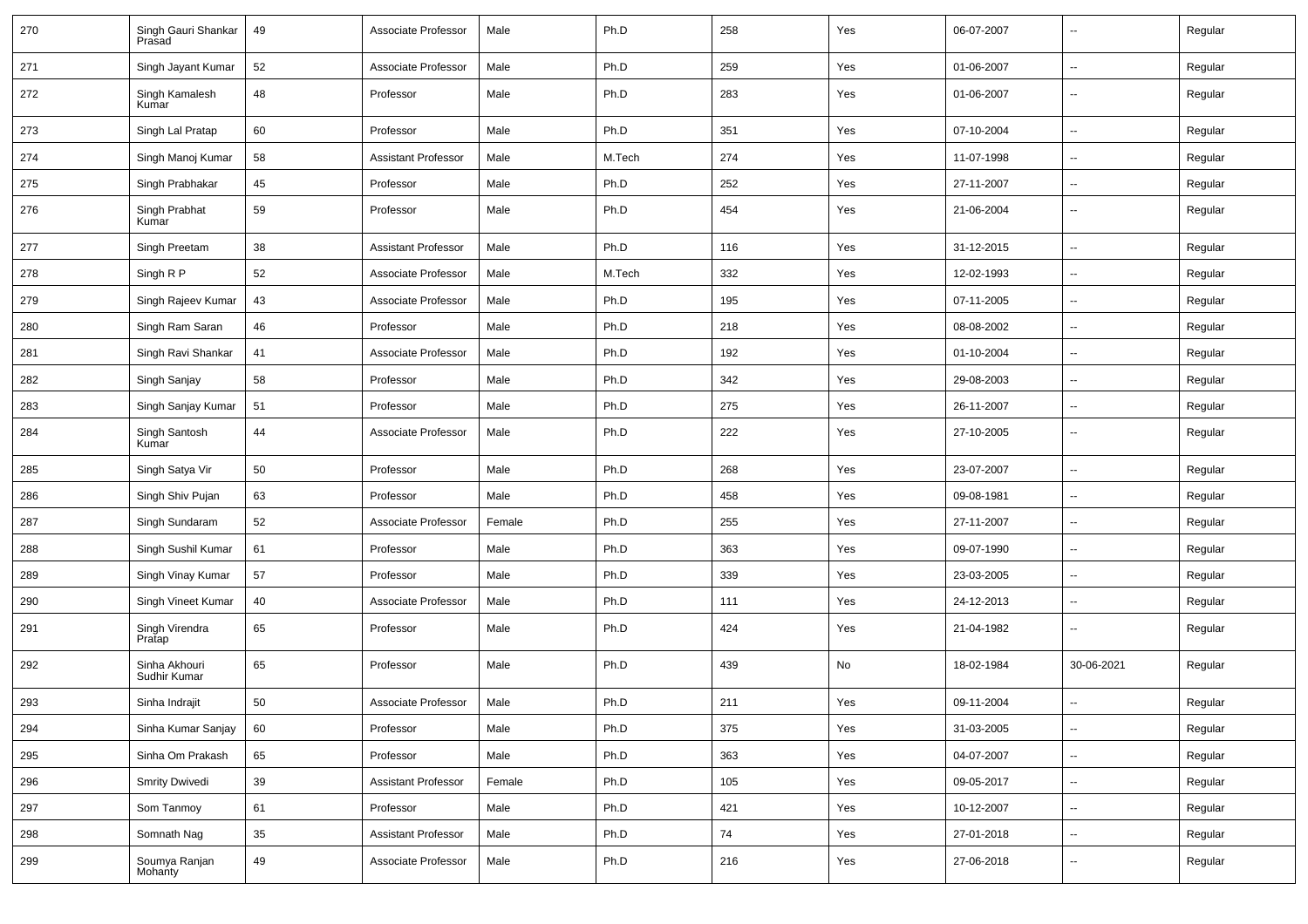| 300 | Srihari Dodla                              | 33 | <b>Assistant Professor</b> | Male   | Ph.D   | 38  | Yes | 31-05-2021 | --                       | Regular |
|-----|--------------------------------------------|----|----------------------------|--------|--------|-----|-----|------------|--------------------------|---------|
| 301 | Srinivas Nallan<br>Chakravartula<br>Santhi | 55 | Professor                  | Female | Ph.D   | 344 | Yes | 27-05-1998 | --                       | Regular |
| 302 | Srivastava Abhishek<br>Kumar               | 41 | Associate Professor        | Male   | Ph.D   | 60  | Yes | 01-01-2014 | $\overline{\phantom{a}}$ | Regular |
| 303 | Srivastava Anand<br>Kumar                  | 65 | Associate Professor        | Male   | M.Tech | 431 | No  | 08-03-1984 | 14-12-2020               | Regular |
| 304 | Srivastava Bal<br>Krishna                  | 64 | Professor                  | Male   | Ph.D   | 440 | Yes | 06-02-1984 | ⊷.                       | Regular |
| 305 | Srivastava Pradeep                         | 55 | Professor                  | Male   | Ph.D   | 259 | Yes | 20-08-2003 | --                       | Regular |
| 306 | Srivastava Rajeev                          | 47 | Professor                  | Male   | Ph.D   | 267 | Yes | 28-11-2007 | --                       | Regular |
| 307 | Srivastava Rakesh<br>Kumar                 | 60 | Professor                  | Male   | Ph.D   | 411 | Yes | 09-07-1993 | -−                       | Regular |
| 308 | Srivastava Rekha                           | 65 | Professor                  | Female | Ph.D   | 434 | Yes | 07-07-1984 | --                       | Regular |
| 309 | Srivastava Sushant<br>Kumar                | 51 | Professor                  | Male   | Ph.D   | 322 | Yes | 14-08-2003 | --                       | Regular |
| 310 | Srivastava Vandana                         | 62 | Professor                  | Female | Ph.D   | 389 | Yes | 15-05-2004 | $\overline{a}$           | Regular |
| 311 | Srivastava Vijay<br>Kumar                  | 65 | Professor                  | Male   | Ph.D   | 473 | No  | 06-02-1984 | 19-05-2021               | Regular |
| 312 | Srivastava Vinayak                         | 55 | <b>Assistant Professor</b> | Male   | Ph.D   | 269 | Yes | 27-05-1998 | Ξ.                       | Regular |
| 313 | Subhasis Sinha                             | 37 | <b>Assistant Professor</b> | Male   | Ph.D   | 46  | Yes | 16-09-2019 | $\sim$                   | Regular |
| 314 | Subrata Panda                              | 36 | Assistant Professor        | Male   | Ph.D   | 8   | Yes | 19-11-2020 | -−                       | Regular |
| 315 | Sudipta Patra                              | 34 | <b>Assistant Professor</b> | Male   | Ph.D   | 100 | Yes | 10-11-2020 | -−                       | Regular |
| 316 | Sukarn Agarwal                             | 29 | <b>Assistant Professor</b> | Male   | Ph.D   | 8   | Yes | 03-12-2020 | --                       | Regular |
| 317 | Sukhada                                    | 39 | <b>Assistant Professor</b> | Female | Ph.D   | 46  | Yes | 20-02-2018 | -−                       | Regular |
| 318 | Sunil Kumar                                | 39 | <b>Assistant Professor</b> | Male   | Ph.D   | 77  | Yes | 17-10-2016 | ⊷.                       | Regular |
| 319 | Sunil Kumar Singh                          | 38 | <b>Assistant Professor</b> | Male   | Ph.D   | 102 | Yes | 19-02-2018 | $\sim$                   | Regular |
| 320 | Supriya Mohanty                            | 33 | <b>Assistant Professor</b> | Female | Ph.D   | 80  | Yes | 14-07-2017 | $\overline{\phantom{a}}$ | Regular |
| 321 | Surya Deo Yadav                            | 34 | <b>Assistant Professor</b> | Male   | Ph.D   | 57  | Yes | 06-08-2019 | --                       | Regular |
| 322 | <b>Sushant Mittal</b>                      | 34 | <b>Assistant Professor</b> | Male   | Ph.D   | 51  | Yes | 29-07-2020 |                          | Regular |
| 323 | Swasti Mishra                              | 42 | Assistant Professor        | Female | Ph.D   | 41  | Yes | 08-02-2018 | $\overline{\phantom{a}}$ | Regular |
| 324 | Sweta                                      | 39 | Assistant Professor        | Female | Ph.D   | 98  | Yes | 06-01-2014 | ц.                       | Regular |
| 325 | Thottappan M                               | 41 | Associate Professor        | Male   | Ph.D   | 155 | Yes | 19-11-2007 | Щ,                       | Regular |
| 326 | Tirkey Jeevan<br>Vachan                    | 44 | Associate Professor        | Male   | Ph.D   | 266 | Yes | 17-08-2002 | Щ,                       | Regular |
| 327 | <b>Tiwary Dhanesh</b>                      | 58 | Professor                  | Male   | Ph.D   | 191 | Yes | 09-11-2004 | Щ,                       | Regular |
| 328 | Tripathi Anil Kumar                        | 60 | Professor                  | Male   | Ph.D   | 428 | Yes | 10-04-1986 | н,                       | Regular |